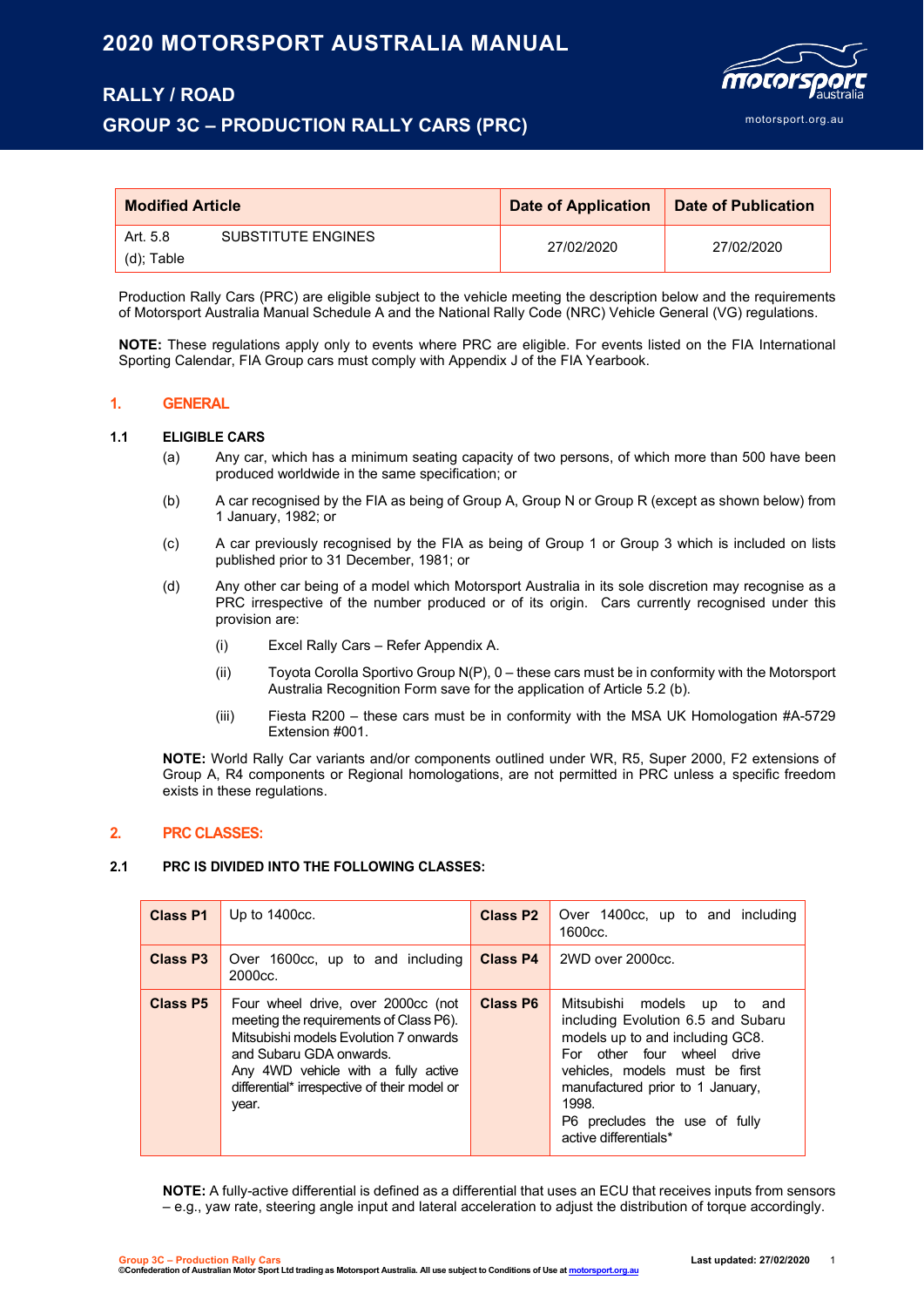### **2.2 CAPACITY EQUIVALENCE FACTORS:**

- (a) Supercharged and Rotary engine capacities are subject to an additional multiplication factor.
	- (i) **Supercharged Engines:** The nominal cylinder capacity will be multiplied by 1.7 for spark ignition engines and 1.5 for diesel engines.
	- (ii) **Rotary engines:** The nominal engine capacity will be multiplied by 1.8.

The car will pass into the class corresponding to the equivalent volume obtained as a result of the application of this factor. Other than where varied for minimum weight, refer Article 3(b), the car will be treated in all respects as if its resultant increased cylinder capacity were its actual cylinder capacity.

# **3. WEIGHT**

(a) Each car shall comply with the relevant minimum weight as determined by the capacity of the engine and the number of driven wheels in accordance with the following scale:

|                  | Early<br>and Late<br>2WD | <b>Modern</b><br>2WD and<br>all 4WD |                  | Early<br>and Late<br>2WD | <b>Modern</b><br>2WD and<br>all 4WD |
|------------------|--------------------------|-------------------------------------|------------------|--------------------------|-------------------------------------|
| up to 1000cc     | 700 kg                   | 720 kg                              | 2501cc to 3000cc | 1090 kg                  | 1140 kg                             |
| 1001cc to 1150cc | 760 kg                   | 790 kg                              | 3001cc to 3500cc | 1180 kg                  | 1230 kg                             |
| 1151cc to 1400cc | 790 kg                   | 840 kg                              | 3501cc to 4000cc | 1260 kg                  | 1310 kg                             |
| 1401cc to 1800cc | 880 kg                   | 920 kg                              | 4001cc to 4500cc | 1340 kg                  | 1400 kg                             |
| 1801cc to 2000cc | 960 kg                   | 1000 kg                             | 4501cc to 5100cc | 1430 kg                  | 1500 kg                             |
| 2001cc to 2500cc | 1030 kg                  | 1080 kg                             | over 5100cc      | 1520 kg                  | 1590 kg                             |

- (b) The weight is the real weight of the car, without driver nor co-driver nor their equipment, including the crew's helmets. Headphones external to the crew's helmets may be left in the car during weighing.
- (c) These capacity ranges are set for the purpose of determining minimum weight only and are inclusive of the relevant rotary and supercharging corrective factors outlined in Article 4 (b), with the exception that the supercharging factor for rotary engines is 1.6.
- (d) The weight of the car may be checked with the crew on board (driver + co-driver+ their full equipment). In this case the minimum weight shall be as specified above, plus 160 kg.
- (e) The use of ballast is permitted subject to Motorsport Australia requirements (see "Definitions" or Group N(P) Regulations).
- (f) At no time during the event may a car weigh less than the minimum weight stated in this article, except where that would result in the car exceeding its Gross Vehicle Mass (GVM).
- (g) In such a case it is permitted to add sufficient ballast in order to meet the GVM when the car is fully fuelled and equipped ready for competition (+/- 10kg). It is the responsibility of the Competitor to provide proof of the correct GVM via the official workshop manual or other definitive manufacturer's documentation, otherwise the PRC minimum weight shall apply.

# **4. PERMITTED MODIFICATIONS**

- (a) For the purpose of defining the permitted modifications to cars, PRC is divided into 'Early', 'Late' or 'Modern' as follows:
	- (i) **Early:** a car manufactured prior to 1 January 1986. These vehicles may also be eligible as Classic Cars.
	- (ii) **Late:** a car manufactured more than 10 years prior to 1 January of the year of the competition being conducted but not earlier than 1 January 1986.
	- (iii) **Modern:** a car manufactured either in the current year or in the 10 years prior to 1 January of the year of the competition being conducted.
	- (iv) Specific provisions may also be made for two wheel drive (2WD) and four wheel drive (4WD) cars.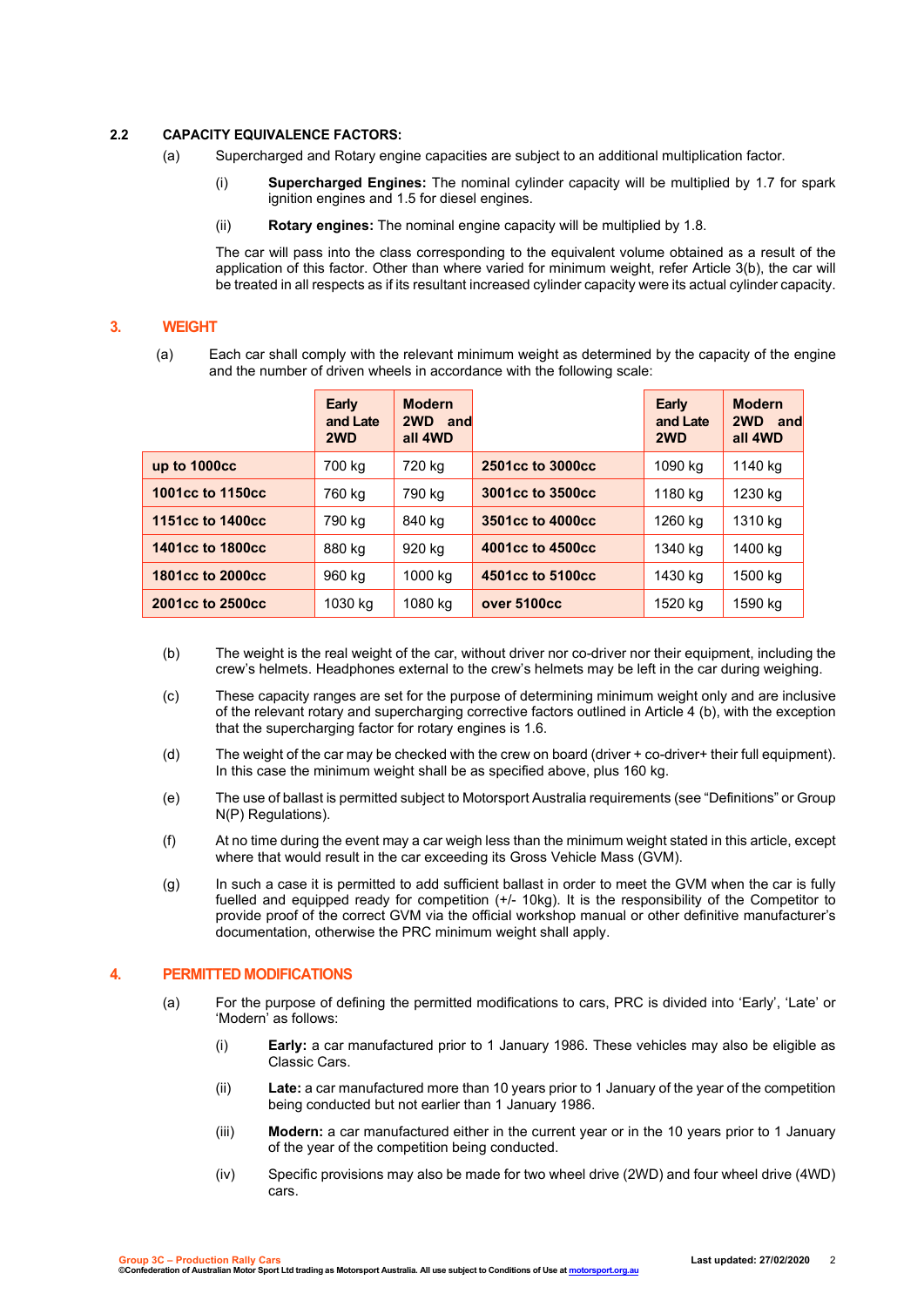- (v) Where a specific freedom is provided for one of these categories, it shall take precedence over a general requirement or condition.
- (b) Except where specifically detailed in these regulations, only the following modifications are allowed in PRC:

#### (i) **General Conditions**

The original mechanical parts necessary for the propulsion and suspension, as well as all accessories necessary for their normal functioning (except any steering or braking parts), having undergone all normal machining operations laid down by the manufacturer for Series Production, they may be subject to all tuning operations through finishing and scraping but not replacement. Provided that the origin of the Series Production part may always be established its shape may be ground balanced, adjusted, reduced or modified through machining.

The modifications defined by the fore-going are permitted only on condition that the weights and dimensions specified in the Recognition Form (FIA Homologation, Motorsport Australia Homologation or Recognition Form or Manufacturer's published specifications) are respected. Only chemical and heat treatment/s are allowed, in addition to the above.

Damaged threads can be repaired provided they have the same interior diameter.

## (ii) **Addition of Material**

Any addition or attaching of material or parts is forbidden unless it is specifically allowed by an Article in these Regulations. Any material removed is not to be reused.

Restoration of body shape and chassis geometry following accidental damage is permissible by the addition of the materials necessary to effect the repairs (body filler, weld metal etc); other parts which are worn or damaged are not to be repaired by the addition or attaching of material unless an Article in these Regulations allows appropriate freedom.

#### (iii) **Fasteners**

Throughout the car, any nut, bolt, or screw may be replaced by another nut or bolt or screw and may have any kind of locking device.

(c) Please note that some of the freedoms available under these regulations may conflict with various provisions of the 'civil' registration authorities. It is a requirement of the competitor to ensure that the car complies with the conditions applicable for road usage when it is being used on public roads.

# **5. ENGINE**

# **5.1 GENERAL**

- (a) **Cylinder Block**
	- (i) Planing of the cylinder block is permitted.
	- (ii) The compression ratio is free.
	- (iii) The pistons, piston rings, gudgeon pins and their securing mechanisms are free.
	- (iv) The connecting rods are free, except that they shall be manufactured of ferrous material.
	- (v) The crankshaft may receive chemical or heat treatment different to that laid down for the Series Production parts.
	- (vi) The engine bearings are free, however, they must be of the original type.
	- (vii) **Modern PRC:** It is permitted to increase the bore of each cylinder in the block by re-boring or re-sleeving by up to 0.6mm provided that the original engine capacity of the class limit is not exceeded. The material of a sleeve is free.
	- (viii) **Late PRC:** It is permitted to increase the bore of each cylinder in the block by re-boring or resleeving by up to 1.5mm. The material of the sleeve is free. The car shall be classified by its resultant capacity.
	- (ix) **Early PRC:** For normally aspirated two-wheel drive cars the following shall apply:
		- (A) Bore, Stroke and Engine Internals: The bore and stroke and therefore the capacity is free within the limits of the homologated or recognised engine block. The crankshaft is free. The car shall be classified by its resultant capacity.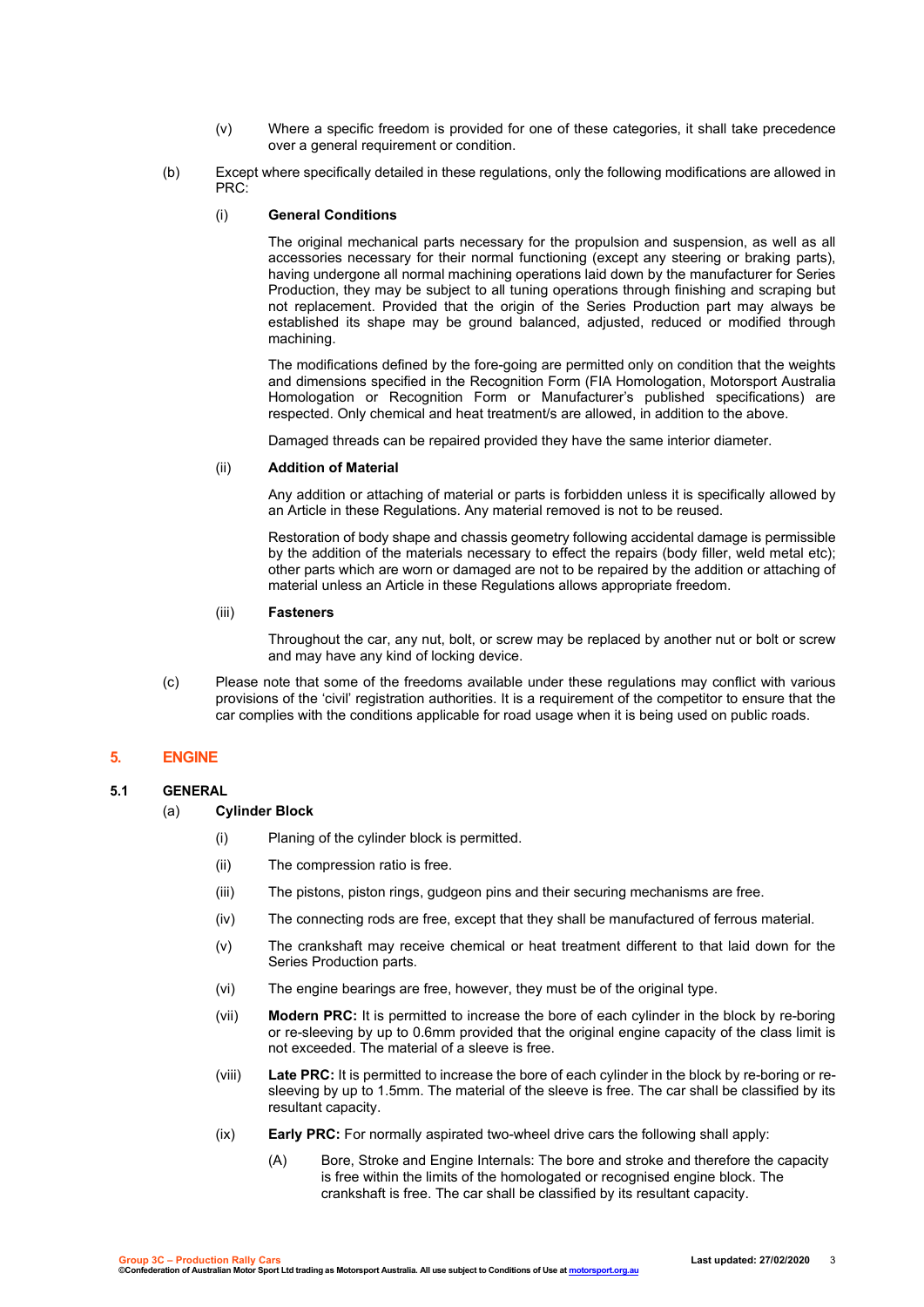- (B) Rotary Engine Rotor Housings: The end and centre housings of a rotary engine are free, provided that they are supplied by the manufacturer of the car. Rotor housings shall be of the original homologated or recognised width.
- (C) These provisions do not apply to Substitute Engines.

## (b) **Cylinder Head**

- (i) The cylinder head may be planed.
- (ii) The cylinder head gasket, including the number thereof, is free. A "decompression plate" made of metal may be fitted between the cylinder head and block for the sole purpose of reducing the compression ratio of the engine.
- (iii) The cylinder head port sizes and tolerances, as noted on the homologation form must be respected except for 2WD cars, where freedom is provided to modify the cylinder head port sizes and shape by the removal of metal only.
- (iv) **Early PRC:** For normally aspirated 2WD cars the following shall apply:
- (v) Cylinder Head/Porting:

Modification of the original cylinder head is free, save that the original number of valves and camshaft(s) shall be retained.

#### (c) **Camshaft/s**

- (i) The camshaft/s is free, except for their number and the number of bearings. The valve timing and lift are free.
- (ii) Camshaft pulleys and belts and timing chains and their sprockets are free, save that they must retain their original drive type.
- (iii) The guides and tensioners associated with these camshaft drive chains and/or belts are free, as are the protective covers.
- (iv) The material of the gears and sprockets associated with the camshaft is free, as is the number of belts/chains.

#### (d) **Valvetrain**

- (i) The material and the shape of the engine valves are free, but the characteristic dimensions specified on the recognition document must be retained, including the respective angles of the valves' axes.
- (ii) For 2WD cars, the inlet and exhaust valve sizes and valve seats are free. The minimum modifications required to fit these items are permitted for Late and Modern PRC. For Early PRC refer to Article 5.1.1(b)(iv). In addition, valve guides may be replaced by others, the material of which is free.
- (iii) The valve spring retainers, cotters and guides, even if not included as original equipment are free. Shims may be added under the springs.
- (iv) The material of the valve seats is free.
- (v) **4WD:** The rocker arms may be modified in accordance with the Article 4(b), General **Conditions**

**2WD:** The rocker arms are free.

(vi) Tappets/lifters are free save that the replacement units must be interchangeable with the original ones.

#### (e) **Ignition**

- (i) Ignition coil/s, condensers, distributor, interrupter (i.e. points), and spark plugs are free subject to the concept of the system remaining the same as provided by the manufacturer of the model concerned, i.e. battery/coil or magneto.
- (ii) The fitting of an electronic ignition system is permitted provided no mechanical part other than those mentioned in these Regulations is modified or replaced, save that the crankshaft, and/or flywheel and/or crankshaft pulley may be locally modified to facilitate a change of ignition.

It is permissible to change an electronic ignition for a mechanical ignition under the same conditions.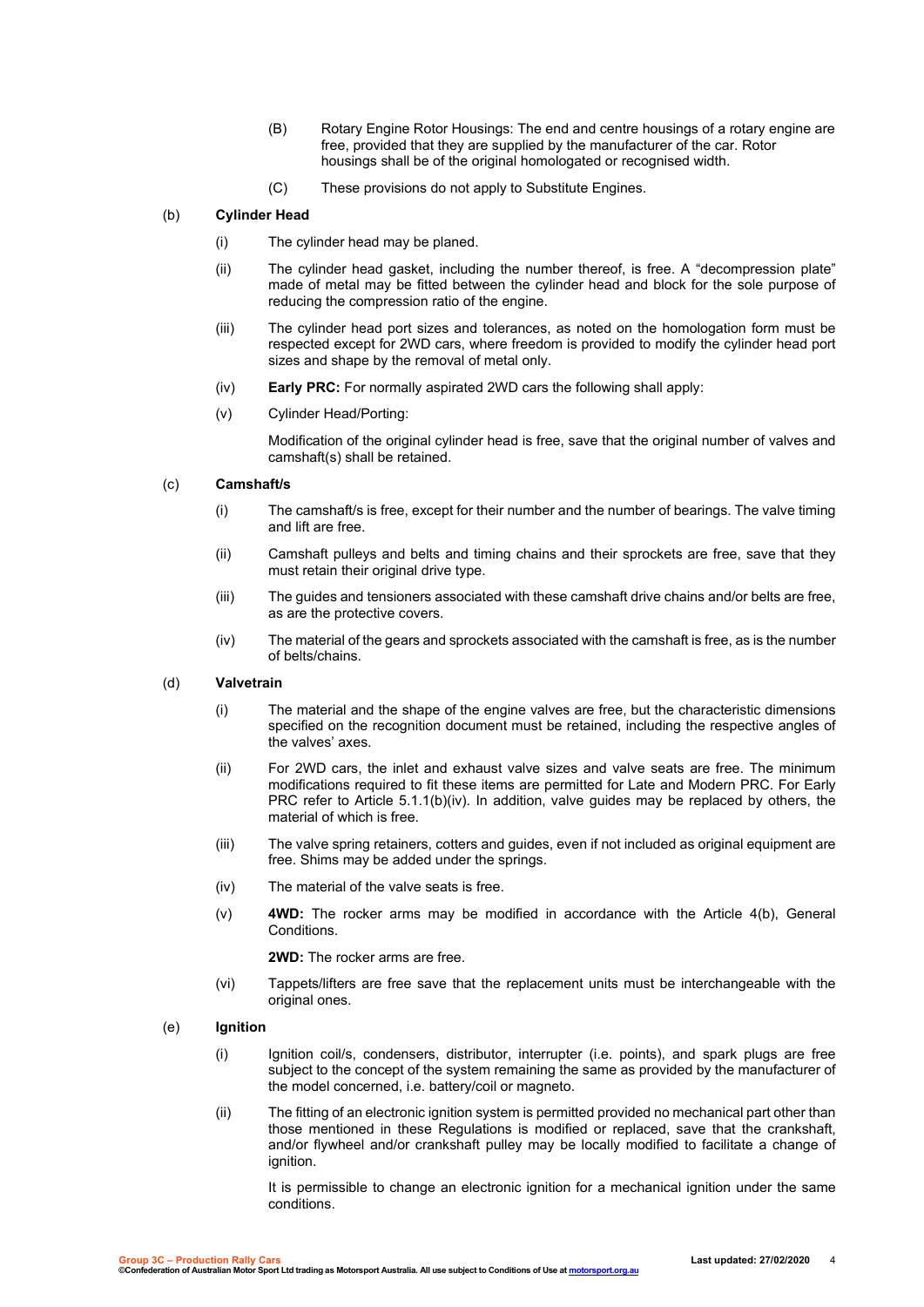The number of spark plugs may not be modified. The number of coils is free.

#### (f) **Rotary and Two Stroke Engines**

- (i) **Modern and Late PRC:** On condition that the original dimensions of the intake of the inlet ports and the exit of the exhaust ports are respected, the dimensions of the inlet and exhaust ducts into the rotor housing are free provided that this does not result in:
	- (A) peripheral ports; and/or
	- (B) the port does not extend past the original water jacket and seals.
- (ii) **Early PRC:** The ports of a rotary engine are free, provided that this does not result in:
	- (A) peripheral ports; and/or
	- (B) the port does not extend past the original water jacket and seals.

#### **5.2 INDUCTION**

- (a) 4WD Naturally Aspirated and All 2WD Cars:
	- (i) The induction system including the engine management system (ECU) is free, save that supercharging may not be added.
- (b) 4WD Supercharged:
	- (i) for each car using Commercial Fuel in accordance with Schedule G Fuel: The fitment of a restrictor with a maximum internal diameter of 34mm which conforms with NRC VG, Supercharger Sealing Requirements is mandatory. For each car issued with a log book prior to 1 August, 1998 the requirement that the external diameter of the restrictor at its narrowest point must be less than 40mm, and must be maintained over a distance of 5mm to each side is waived.
	- (ii) for each car using Pump Fuel in accordance with Schedule G Fuel: The fitment of a restrictor with a maximum internal diameter of 36mm which conforms with NRC VG, Supercharger Sealing Requirements is mandatory. The external diameter of the restrictor at its narrowest point must be less than 42mm, and must be maintained over a distance of 5mm to each side.
- (c) For each car equipped with fuel injection, the following modifications are permitted:
	- (i) The air inlet system extending to the upstream face of the throttle butterfly, or to the turbo charger impeller should this be upstream of the throttle butterfly, is free.
	- (ii) The engine management system (ECU) is free.
	- (iii) The injectors are free, but not the number, position or assembly angle in the manifold. If the car is equipped with carburettor/s, those components are free.
- (d) The air filtering arrangement is free upstream of the throttle butterfly/ies.
- (e) The accelerator/throttle linkages are free.
- (f) **For Early PRC:** it is permitted to cut out part of the bulkhead situated in the engine compartment for the fitting of one or more air filters or for the intake of air, but such modifications must be strictly limited to those parts necessary for this installation and any opening created between the engine compartment and the cockpit shall be sealed.

### **5.3 SUPERCHARGING/TURBOCHARGING**

- (a) All references to supercharging shall include turbocharging or similar. Supercharging pressure is free. It is permitted to make the connection between the actuating diaphragm and the wastegate adjustable.
- (b) For **Early or Late PRC** cars, the following additional provisions apply:
	- (i) A substitute supercharger/turbocharger unit may be approved by the Australian Rally Commission upon application. To enable fitment to the exhaust manifold, an adaptor or modification of the mounting flange may be permitted. The substitute supercharger unit shall comply with one of the following options:
		- (A) **Option 1 -** The air inlet orifice and the compressor and turbine wheels shall be within 10% of the dimensions of the original supercharger unit.
		- (B) **Option 2 -** The replacement supercharger unit shall have the same size or smaller air inlet orifice as the original, or shall be fitted with an air inlet restrictor of the same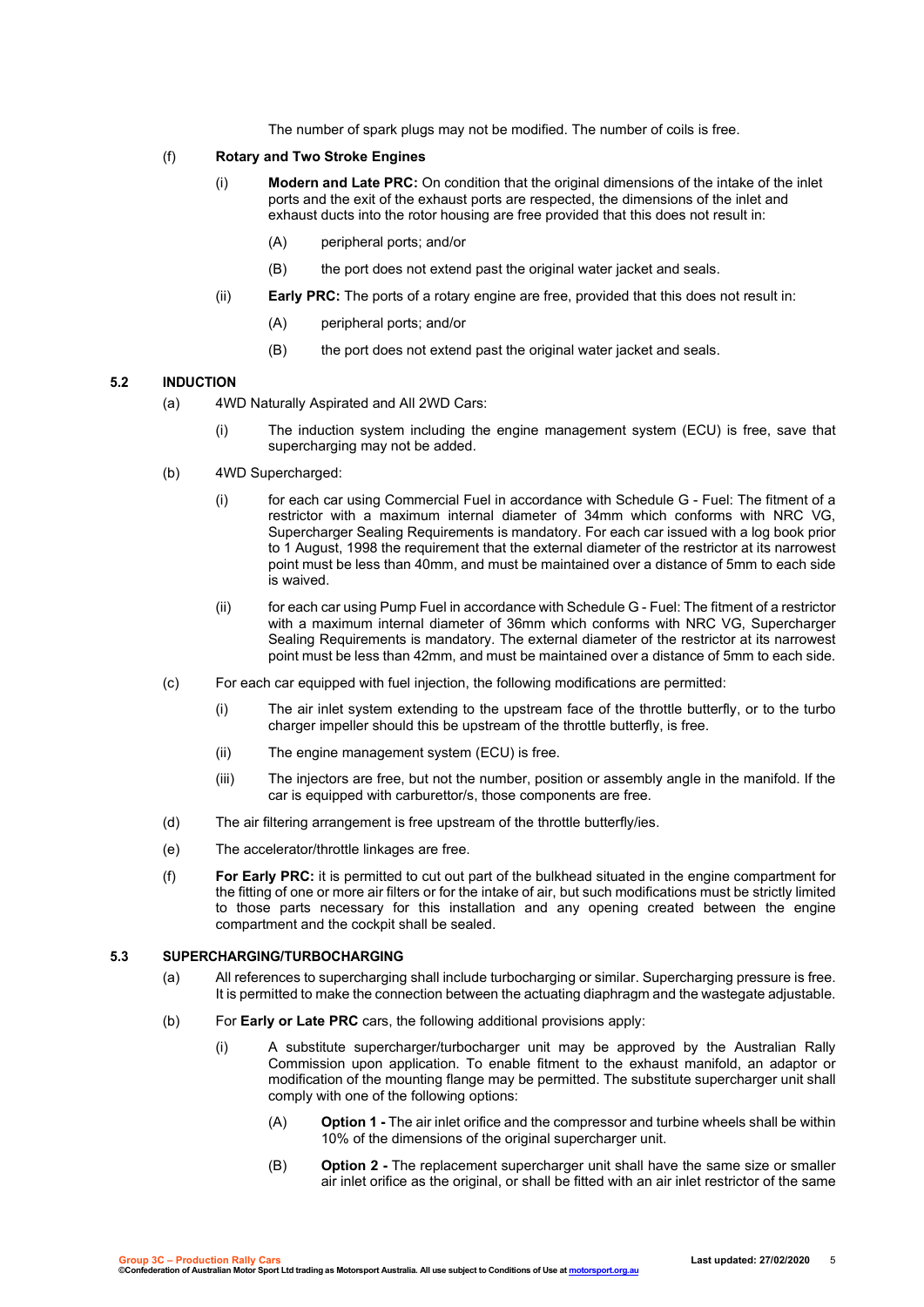dimension as the original supercharger air inlet orifice which complies with NRC VG, Supercharger Sealing Requirements.

(ii) To be eligible for use, the substitute component and where applicable its restrictor size shall be published in the PRC regulations.

**NOTE:** This does not negate Article 7.2(b). Approved substitutions will ordinarily take effect from 1 January of the following year.

| <b>Approved Substitute Turbo/Superchargers</b>            |                                                            |                                                                                                                                        |                                                                            |                          |  |
|-----------------------------------------------------------|------------------------------------------------------------|----------------------------------------------------------------------------------------------------------------------------------------|----------------------------------------------------------------------------|--------------------------|--|
| <b>Car Make/Model</b>                                     | <b>FIA</b><br>Homologation<br>Number (where<br>applicable) | <b>Replacement</b><br><b>Turbo</b><br><b>Make/Model</b>                                                                                | <b>Maximum</b><br><b>Inlet</b><br>Air<br><b>Orifice</b><br><b>Diameter</b> | <b>Effective</b><br>from |  |
| Daihatsu Charade G102 GTti                                | A-5344                                                     | <b>IHI</b><br>RHF <sub>5</sub> ,<br>VJ35                                                                                               | 32.6mm                                                                     | 1 Jan 2010               |  |
| <b>RS</b><br>Subaru<br>Liberty<br>and<br>Subaru Legacy RS | A-5650                                                     | IHI VF30, IHI VF34                                                                                                                     | 47.1 mm                                                                    | 1 Jan 2011               |  |
| Subaru Impreza WRX - GC8                                  | A 5480                                                     | IHI VF30, IHI VF34                                                                                                                     | 47.1 mm                                                                    | 1 Jan 2011               |  |
| Mazda Familia 4WD BFMR (323)                              | A 5286                                                     | <b>HYBRID</b><br><b>MAZDA</b><br>IHI RHB 52 turbine<br>housing<br>with<br>SUBARU IHI RHB<br>52<br>and<br>core<br>compressor<br>housing | 41mm                                                                       | 1 Apr 2013               |  |
| MAZDA Familia GT-R (323)                                  | A 5473                                                     | <b>BorgWarner</b><br>EFR-<br>Part<br>6258<br>No.<br>179150                                                                             | 57 <sub>mm</sub>                                                           | 1 Jan 2015               |  |

- (c) **Intercoolers/Heat Exchangers:** The intercooler/s and/or heat exchanger/s, or any other device fulfilling the same function must be retained and in their original location and position.
	- (i) The original intercooler may be replaced provided the replacement intercooler retains the same face dimensions (for an air to air intercooler the area faced to the airflow, Refer Drawing 1, Dimension A and B) of the cooling element as the original and is fitted in the same location.

## **DRAWING 1**



- (d) The thickness is free.
- (e) The pipes between the supercharging device and the intercooler and the manifold are free, but their only function must be to channel air.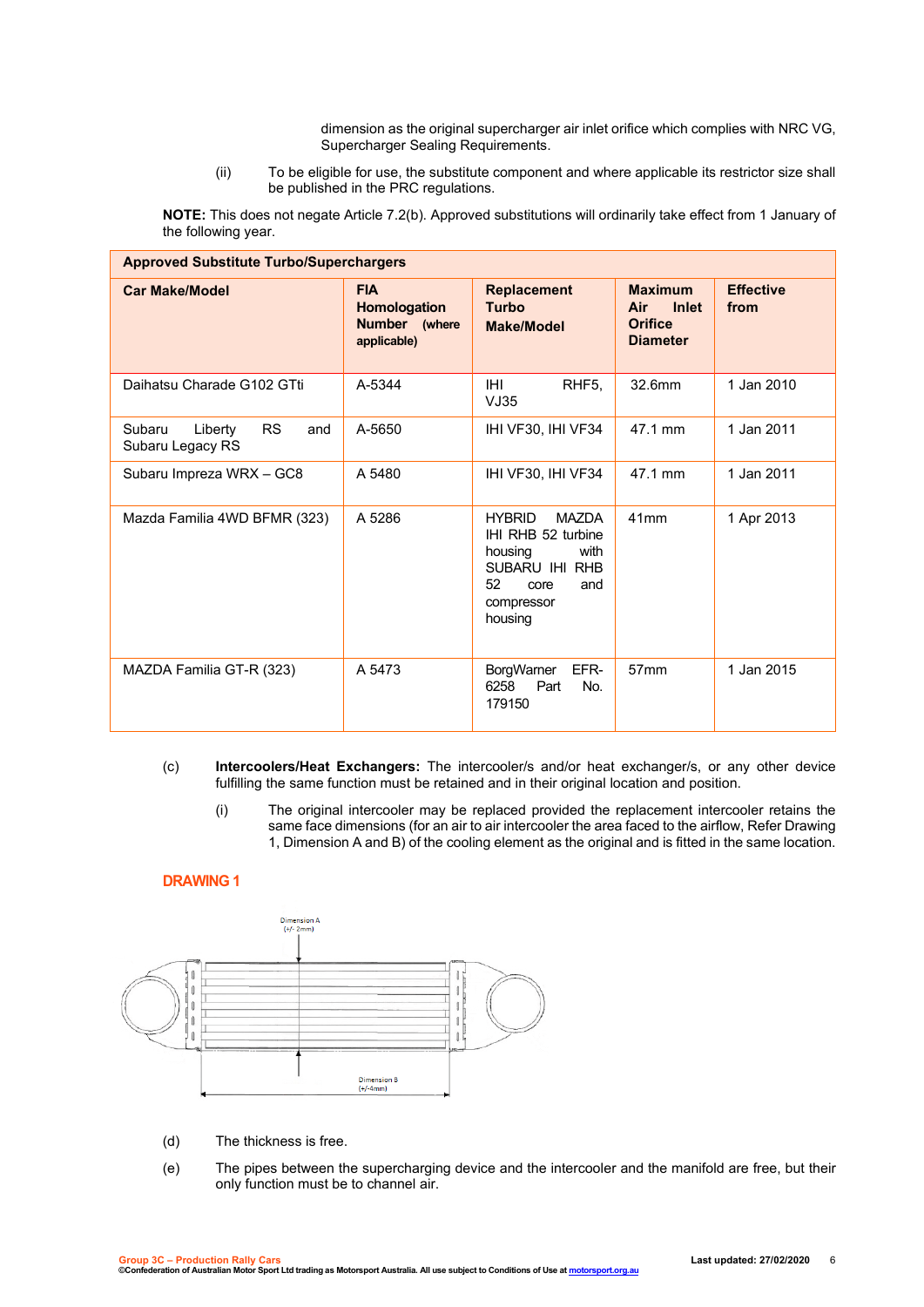- (f) In the case of air-water intercoolers, the pipes connecting the intercooler and its radiator are free, but their only function must be to channel the coolant.
- (g) Any water injection fitted must be homologated and must not be modified.
- (h) The fitment of any other substance or device to reduce the temperature of the charge is forbidden.
- (i) Anti-pollution devices may be removed provided this does not lead to an increase in the quantity of air admitted.

#### **5.4 EXHAUST**

- (a) The exhaust is free after the exit from the exhaust manifold, subject to the following requirements:
	- (i) It may not project in any way beyond the coachwork (in plan);
	- (ii) The exhaust system must not be provisional;
	- (iii) Exhaust gases may only exit from the end of the system which must be within 100mm of the perimeter of the car and aft of a vertical plane passing through the centre of the wheelbase;
	- (iv) Parts of the chassis must not be used to evacuate exhaust gases;
	- (v) Adequate protection shall be provided to prevent heated exhaust pipes from causing burns;
	- (vi) It must comply with any specific local requirements.
- (b) On a car fitted with a naturally-aspirated engine or a 2WD car fitted with a supercharged engine the exhaust including the manifold is free.
- (c) On a 4WD Supercharged car fitted with a restrictor according to Article 5.2 (b) (ii), the exhaust including the manifold is free.
- (d) On a 4WD Supercharged car, fitted with a restrictor according to Article 5.2 (b) (i), the exhaust system is free only after the turbo charger wastegate unit.
- (e) Heat shields may be fitted to the exhaust manifold and/or the turbocharger for the sole function of heat protection.
- (f) Each car must comply with Motorsport Australia' requirements as to noise level requirements.

#### **5.5 COOLING**

- (a) The radiator and its method of fixing is free provided the radiator is fitted in the original location.
- (b) Radiator hoses are free.
- (c) A radiator screen may be fitted.
- (d) The existing fan may be removed or it may be disconnected. Additional fans may be added, for which the method of drive is free.
- (e) The thermostat is free.
- (f) The dimensions and material of the fan are free as are the number of fans.
- (g) The fitting of a water catch tank is allowed.
- (h) The radiator cap may be locked.

**NOTE:** None of the freedoms in Article 5.5 Cooling apply to intake intercoolers (heat exchangers) which are considered to form part of the induction system of the engine.

#### **5.6 LUBRICATION**

- (a) The lubrication radiator, oil/water exchanger, lines, sump, and filter are free, subject to compliance with NRC VG.
- (b) The fitting of an oil radiator outside the coachwork is allowed only below the horizontal plane passing through the wheel hubs, in such a way that it does not protrude beyond the general perimeter of the car when seen from above as it stands on the starting line.
	- (i) Fitting an oil radiator in this manner does not permit the addition of an enveloping aerodynamic structure, or any modification to bodywork.
	- (ii) All air vents must have the sole effect of inducing the necessary air for the cooling of the radiator, and must not have any aerodynamic effect.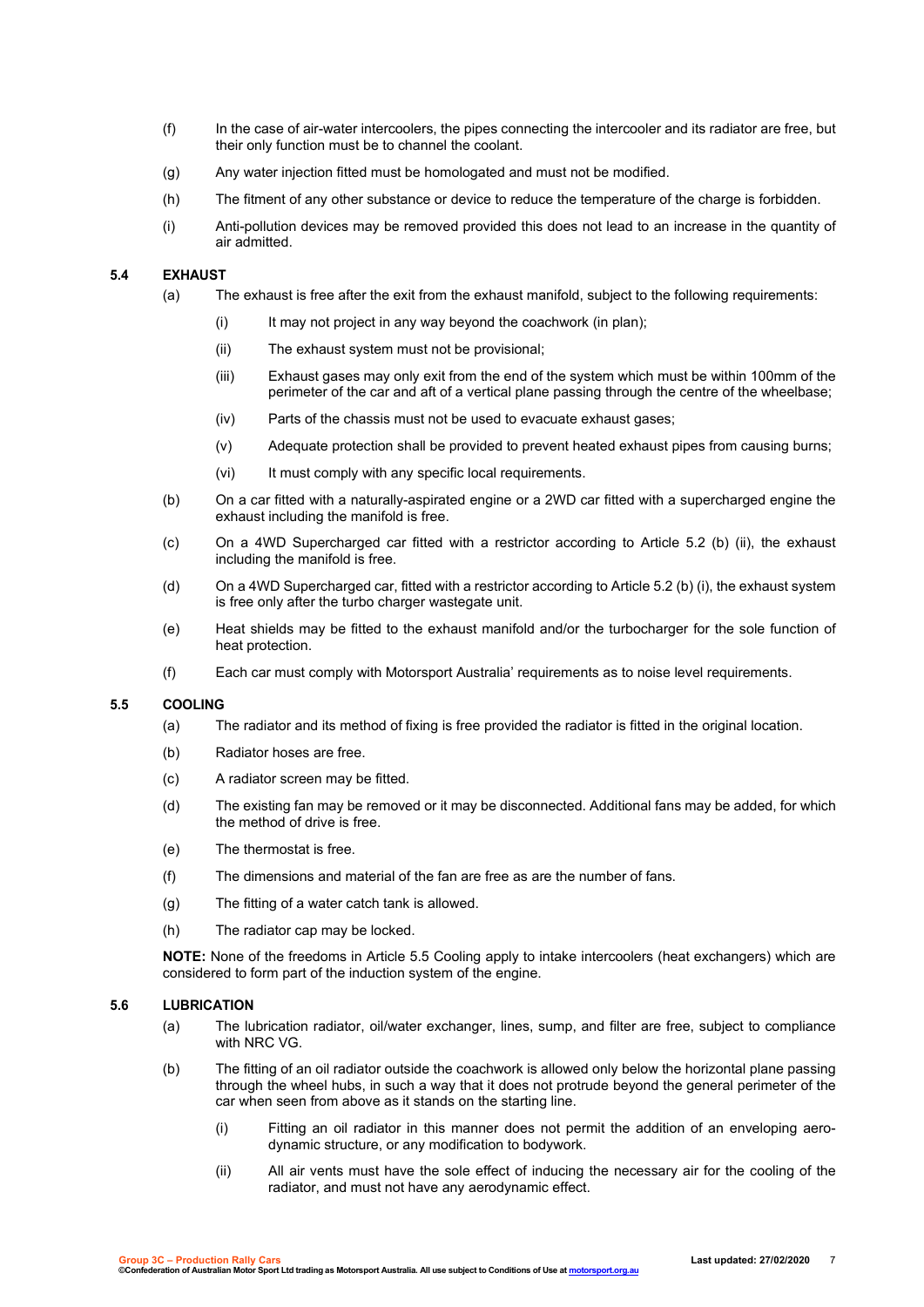- (c) Oil pressure may be altered.
- (d) If the lubrication system includes an open type sump breather it must be equipped in such a way that the oil flows into a catch tank. This must have a capacity of two litres for cars with a cubic capacity equal to or below 2000cc and three litres for cars with a cubic capacity of over 2000cc.
- (e) An air/oil separator (maximum capacity of one litre) may be added, external to the engine and within the engine compartment and any oil return to the engine must be effected by gravity alone. It is permitted to fit an oil thermostat. One fan per oil radiator is permitted, but it must have no aerodynamic effect.
- (f) The fitment of an external oil pressure regulator is allowed.

#### **5.7 ANCILLARIES/GENERAL**

- (a) Engine supports are free, but not their number, provided that the angle and position of the engine within its compartment is not changed, and General Conditions are respected. The supports may be welded to the engine and the bodywork.
- (b) Driving pulleys, belts and chains for ancillaries situated outside the engine are free, including number, type and dimensions. The route and number of belts etc. are free. The drive pulley of a "G" compressor is free.
- (c) All gaskets in the engine are free.
- (d) Springs in the engine are not subject to any restrictions, but must retain their original functioning principle.
- (e) The make and type of self-starter is free.

#### **5.8 SUBSTITUTE ENGINES**

(a) In exceptional circumstances and at its absolute discretion ARCom may approve a substitute engine. An applicant must demonstrate that a substitute engine would provide a cheaper and more durable option, without a significant performance increase, when compared to the original engine. Additional limitations may be placed on such substitute engines.

#### (b) **Early PRC Substitute Engines**

Substitute engines may be permitted subject to application to and approval by ARCom. The guidelines for replacement engines, approval of which is at the sole discretion of ARCom, are that the engine shall:

- (i) be produced prior to 1986 unless otherwise specifically approved by ARCom;
- (ii) be produced by the same manufacturer as the original;
- (iii) have the same number of camshafts in the same location as the original;
- (iv) have the same number of cylinders and general configuration;
- (v) be made of the same material as the original;
- (vi) be able to be fitted in the same general location as the original. No body modification is permitted to allow the fitment of the replacement cylinder block.
- (c) Each substitution shall be approved by ARCom and published in the PRC regulations (or via bulletin) prior to use in competition.
- (d) Cars with substitute engines are not permitted the full range of engine modifications otherwise acceptable under these regulations. The following modification limitations apply:
	- (i) **Capacity:** 
		- (A) A maximum of a 17% increase in capacity over the original/recognised engine is permitted, or alternatively, a substitute engine which keeps the car in the same PRC capacity class as it would be with the standard specification original/recognised engine may be permitted. The standard stroke must be retained.
		- (B) A car which incurs a capacity alteration due to a substitute engine, together with permitted modifications, must compete in the capacity class pertaining to the new capacity.
	- (ii) **Cylinder Head:** Modifications may be made to the cylinder head and related components only in the following areas: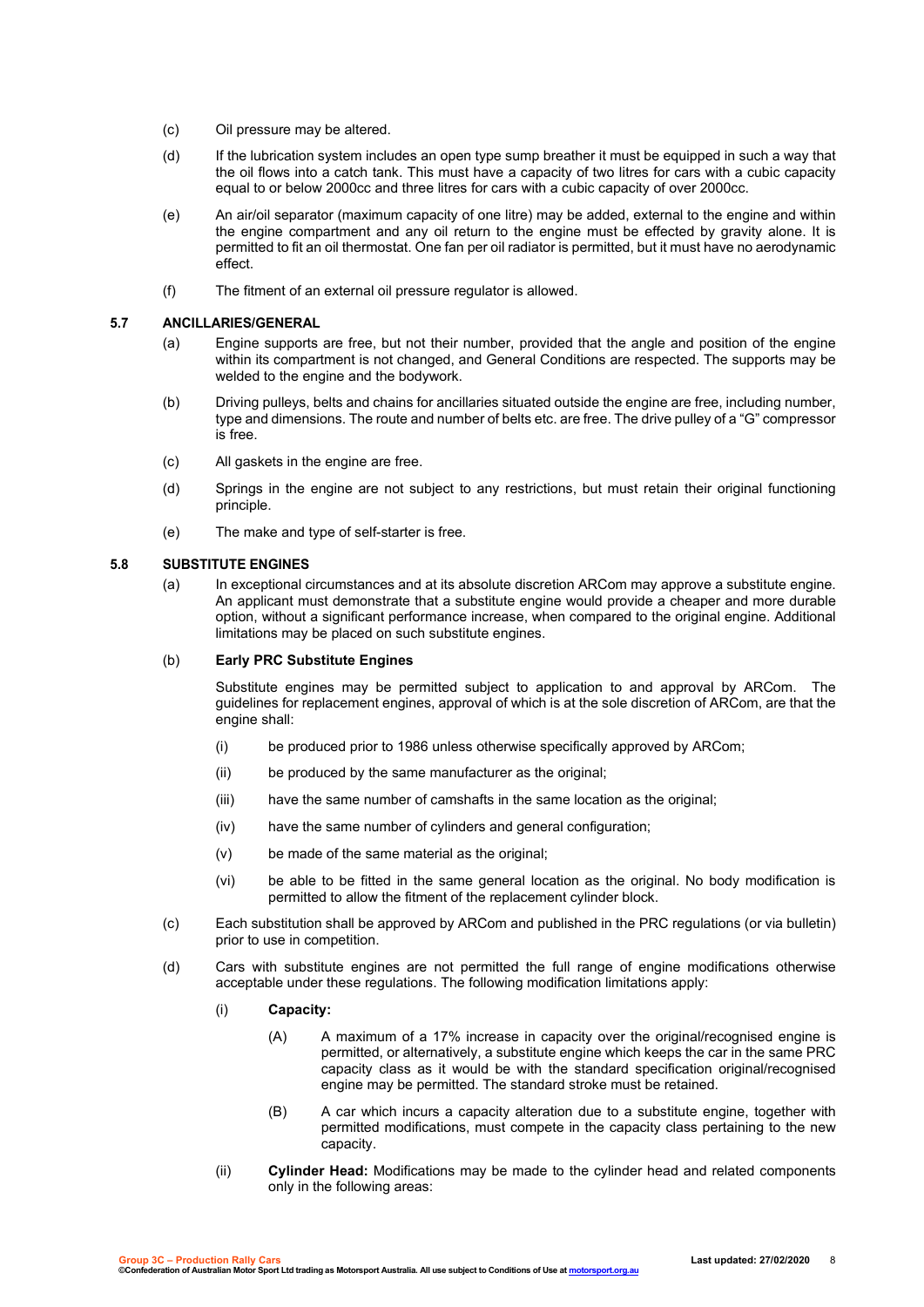- (A) inlet and exhaust ports may be modified by the removal of metal only;
- (B) inlet and exhaust valve sizes and valve seats are free. The minimum modifications required to fit these items are permitted;

| <b>Approved PRC Substitute Engines</b> |                                        |               |                                                      |                                                                                          |              |
|----------------------------------------|----------------------------------------|---------------|------------------------------------------------------|------------------------------------------------------------------------------------------|--------------|
| <b>Make</b>                            | <b>Model</b>                           | Year          | Current                                              | <b>Substitute Engine</b>                                                                 | <b>Date</b>  |
|                                        |                                        |               | <b>Engine</b>                                        |                                                                                          | <b>Added</b> |
| Alfa Romeo                             | GTV6                                   | 1980-<br>1986 | 2.5 litre 12<br>valve V6<br>engine, SOHC<br>per bank | 3.0 litre 12 valve V6<br>engine, SOHC per bank                                           | 13/02/2019   |
| Chrysler/ Mitsubishi                   | Galant/ Lancer                         |               | 4G32                                                 | 4G62                                                                                     | 01/10/2007   |
| Ford                                   | Escort                                 | 1968-<br>1974 | 1600cc<br>X-flow / Kent                              | 1600 OHC Pinto                                                                           | 27/07/2012   |
| Holden                                 | Commodore VB-VH                        | 1978-<br>1984 | Holden<br>308<br>V8                                  | 350 Chevrolet V8. As fitted<br>to Holden H series vehicles.<br>Engine must be cast iron. | 13/12/12     |
|                                        | HQ-HZ (all models<br>fitted with a V8) | 1971-<br>1980 | Holden<br>308<br>V8                                  | 350 Chevrolet V8. As fitted to<br>Holden H series vehicles.<br>Engine must be cast iron. | 05/07/13     |
| Mazda                                  | RX <sub>2</sub>                        | 1970-<br>1978 | 12A                                                  | 13B Naturally-aspirated (of a<br>type available pre-1986)                                | 01/10/2008   |
|                                        | RX3                                    | 1971-<br>1978 | 12A                                                  | 13B Naturally-aspirated (of a<br>type available pre-1986)                                | 01/10/2008   |
|                                        | R100                                   | 1968-<br>1973 | 10A                                                  | 12A Naturally-aspirated (of a<br>type available pre-1986)                                | 01/10/2008   |
| Nissan/Datsun                          | B110 (1200)                            | 1970-<br>1976 | A12                                                  | A14                                                                                      | 01/04/2008   |
|                                        | B210 (120Y)                            | 1973-<br>1977 | A12                                                  | A14                                                                                      | 01/04/2008   |
|                                        | 510 (1600)                             | 1968-<br>1973 | L <sub>18</sub>                                      | L20B                                                                                     | 08/03/2007   |
|                                        | 510 (1600)                             | 1968-<br>1973 | L <sub>18</sub>                                      | Z 20 Naturally-aspirated                                                                 | 08/03/2007   |
|                                        | 610 (180B)                             | 1971-<br>1976 | L <sub>18</sub>                                      | L20B                                                                                     | 08/03/2007   |
|                                        | 610 (180B)                             | 1971-<br>1976 | L <sub>18</sub>                                      | Z 20 Naturally-aspirated                                                                 | 08/03/2007   |
| Toyota                                 | Corolla KE 70                          | 1979-<br>1987 | 4K-C / 4A-C                                          | AE 86 4A-C 8-valve (pre-<br>1986)                                                        | 08/03/2007   |
|                                        | Corolla KE 70                          | 1979-<br>1987 | $4K-C$                                               | 2TG                                                                                      | 02/10/2012   |
|                                        | Corolla ZRE152                         | 2007-<br>2012 | 2ZR-FE                                               | 2ZZ-GE                                                                                   | 05/07/13     |
|                                        | All Models fitted with<br>4AGE 16v     | 1983-<br>1991 | 4AGE 16v                                             | 4AGE 20v                                                                                 | 18/02/14     |
| Opel                                   | Kadett C GTE                           | 1976          | 19E                                                  | C20XE                                                                                    | 16/05/14     |

(C) valve guides may be replaced by others of alternate materials.

**NOTE:** Where a particular engine is available in an overseas 3 door variant of a vehicle, the same engine shall be allowed in the 4/5 door Australian variant.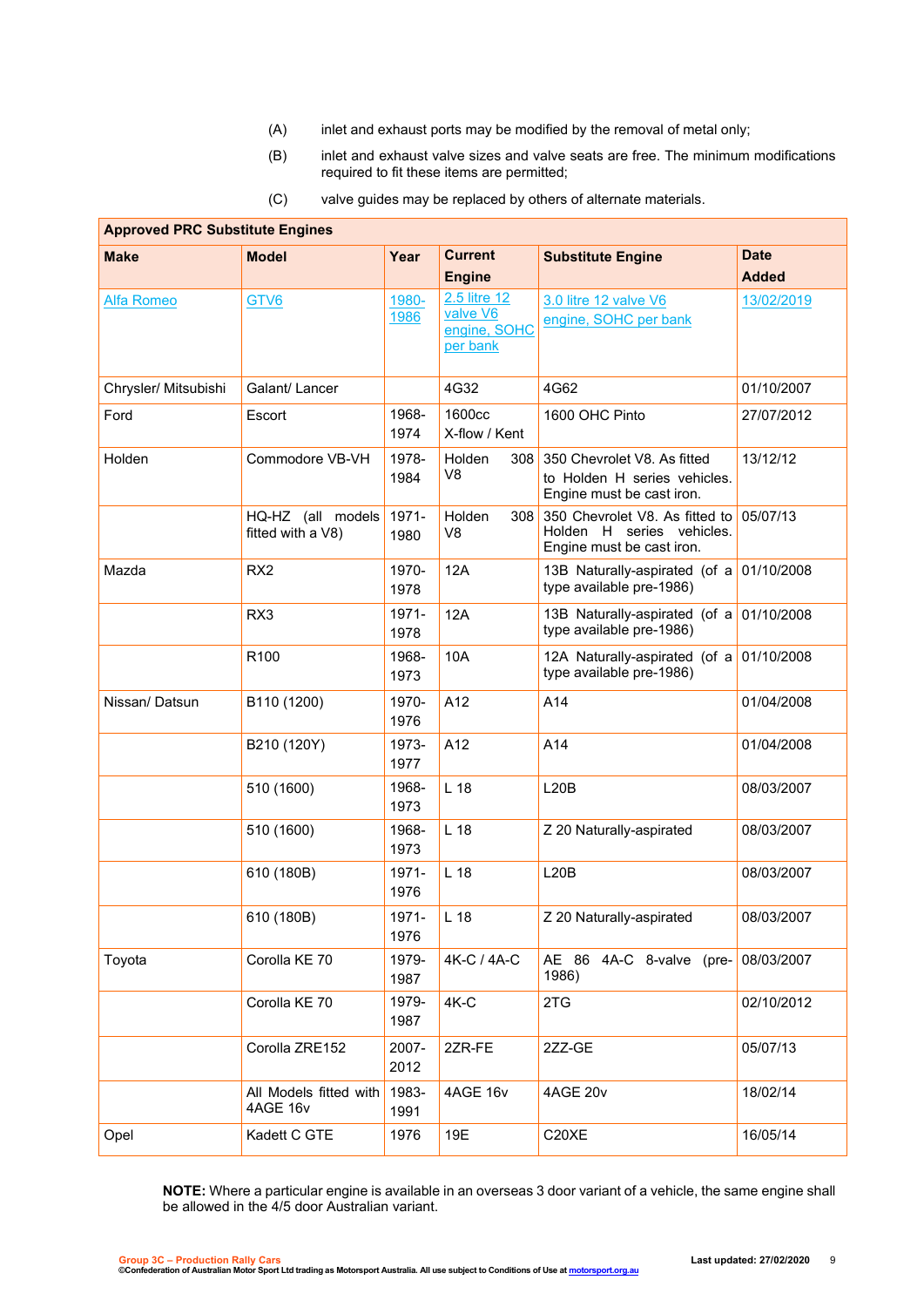# **6. TRANSMISSION**

## **6.1 FLYWHEEL**

The flywheel is free save for the following:

- (i) Only a single piece flywheel, except for the ring gear, is permitted;
- (ii) Only steel material is permitted; and
- (iii) The minimum weight of a flywheel including ring gear shall not be less than 3500g, unless the original weight of a flywheel and ring gear is less than 3500g in which case only the original flywheel is permitted.

## **6.2 CLUTCH**

The clutch assembly is free. The type of operation of the clutch is free (e.g. hydraulic or cable), provided that the driver actuates it in the same manner as the original (e.g. foot pedal).

## **6.3 GEARBOX**

The gearbox, including the number of ratios is free, save for the following:

- (i) No modifications may be made to any bodywork to accommodate a gearbox, save for the drilling of holes to support components, or to facilitate the fitting of the gear change mechanism.
- (ii) Gearbox mounts are free, though not the number.
- (iii) In the case of an automatic gearbox, the flywheel is free.
- (iv) The number of driven road wheels may not be changed.
- (v) An additional lubrication cooling device including one fan is permitted (the circulation pump, radiator and air intake may be situated under the car).
- (vi) Fitting an oil radiator in this manner does not allow the addition of an enveloping aerodynamic structure. All air openings must have the sole effect of inducing the necessary air for the cooling of the radiator, and must not have any aerodynamic effect.
- (vii) Propeller shafts, half shafts, axles and their associated bearings, constant velocity and universal joints are free.

#### **6.4 FINAL DRIVE AND DIFFERENTIAL**

- (a) The final drive ratio is free, as is the differential action.
- (b) The casing of the differential may be changed in cars where the differential is fixed to the body/ chassis unit, but only if such a replacement unit can be fitted without any alterations to the body/chassis unit.
- (c) For cars with a live rear axle, the entire rear axle tube and differential housing assembly is free.
- (d) The differential supports are free where they do not form part of the chassis.
- (e) The original lubricating principle for the rear axle must be retained. However an additional lubricating and oil cooling device is allowed (circulation pump, radiator, and air intakes situated under the car).
- (f) Fitting an oil radiator in this manner does not allow the addition of an enveloping aerodynamic structure. All air openings must have the sole effect of inducing the necessary air for the cooling of the radiator, and must not have any aerodynamic effect.
- (g) An oil radiator and/or an oil pump may be fitted in the boot (without modifying the series body) but a liquid-and flame-proof bulkhead must separate these components from the occupants of the vehicle.

## **6.5 TRANSMISSION CONTROL UNIT**

Any electronic unit which controls the transmission and/or the differential/s is free.

### **7. FUEL TANK AND FUEL SUPPLY SYSTEM**

#### **7.1 FUEL PUMP/S**

- (a) The fuel pump/s is free, but may not be fitted in the cockpit. Should this be an original fitting, the pump/s may remain in place but must be well protected.
- (b) A petrol filter with a maximum capacity of 0.5 litres may be added to the fuel inlet pipe.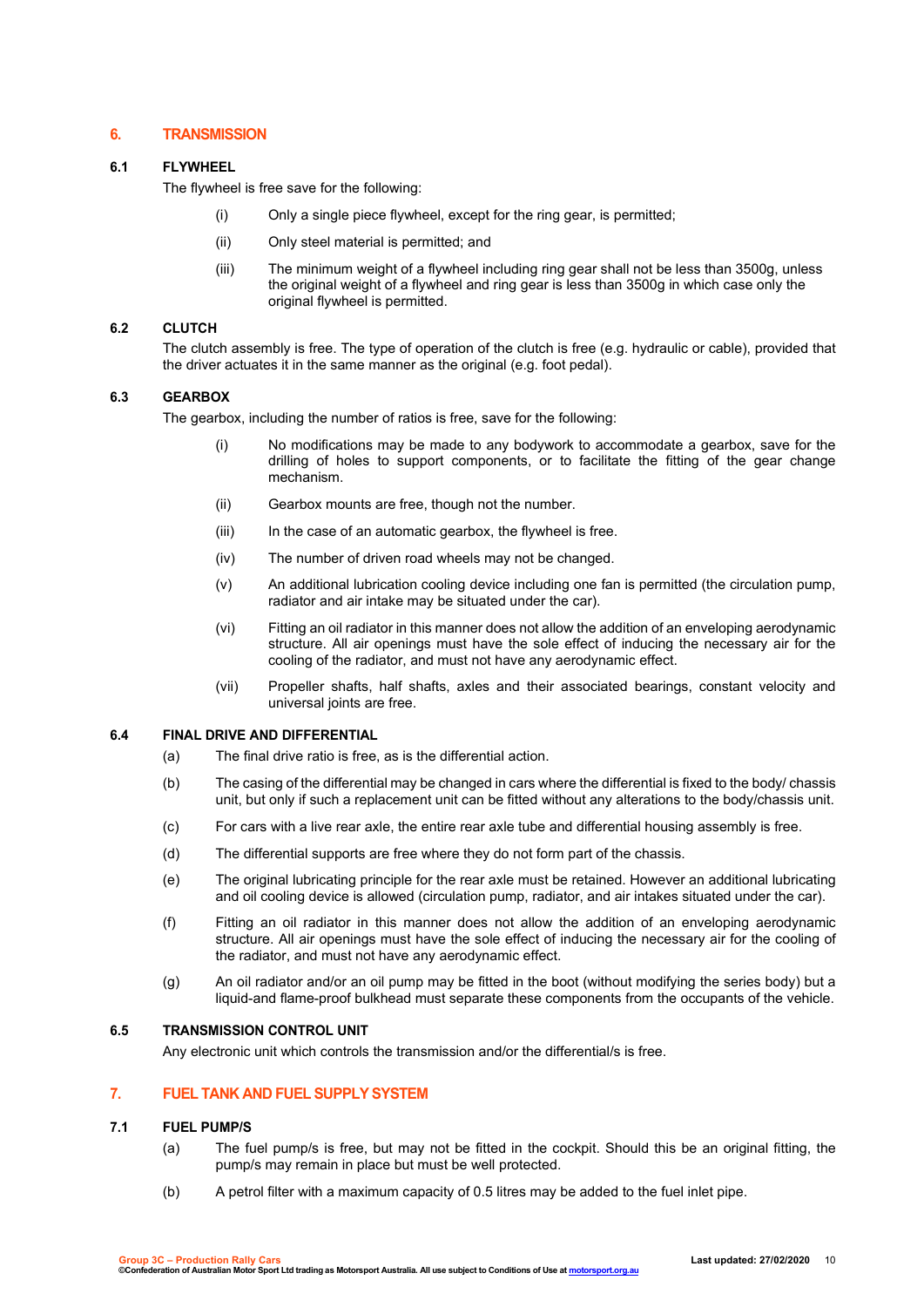## **7.2 FUEL TANK/S**

- (a) The total capacity of the fuel tanks must not exceed 95 litres.
- (b) One or more additional or replacement fuel tank/s of free but safe design may be fitted.
- (c) The use of a safety fuel bladder homologated to the FIA FT3 standard is highly recommended.
- (d) If the design of the car makes the fitment of the tank outside the cockpit impractical it is permitted to fit the tank in that compartment provided:
	- (i) The filling orifice and breather are outside that compartment and the tank vents to the outside, regardless of car construction.
	- (ii) No part of the bodywork may be removed and/or altered to accommodate any petrol tank (save for the filling orifice which may be located in the window glass).
	- (iii) Glass may not be replaced by any other material to fit any part of the fuel system.
	- (iv) In all cases the tank is separated from the driver and co-driver by a flame proof and liquid proof bulkhead, which may be transparent.
- (e) On cars on which the fuel tank is in the passenger compartment or the luggage compartment, the fuel filler must be fitted so that spilled fuel will drain away safely to the outside of the car. If fitted with a filler catch tray, its design must be to the satisfaction of the scrutineers for each event. See also 7.2(d).
- (f) Fuel lines may be replaced. If a fuel line is replaced, it shall comply with NRC VG.

#### **7.3 FIREWALL**

- (a) Should the fuel tank be installed in the boot and the rear seats be removed, a flame and liquid-proof bulk-head must separate the cockpit from the fuel tank.
- (b) Should the fuel tank be installed in the boot/luggage area of a two volume car, a flame and liquidproof bulkhead must separate the cockpit from the fuel tank. A non-structural partition made from transparent, non-flammable material between the fuel tank and the driver's compartment is allowed.

#### **7.4 ALTERNATE FUEL TANK FITMENT**

- (a) It is permitted to fit a replacement fuel tank in accordance with the following:
	- (i) The replacement tank must be a safety fuel bladder homologated to the FIA FT3 standard;
	- (ii) The tank must be situated in the cockpit in the rear seat area;
	- (iii) The floorpan of the rear seat area may be modified in order to install the tank with the following requirements;
		- (A) The maximum dimensions of the resulting hole in the floorpan are 1000 x 500 mm; and
		- (B) The floorpan longitudinal rails must not be modified.
	- (iv) The tank must be at least 50 mm behind the obligatory diagonal member in the main rollbar (Safety Cage) and forward of the rear wheel centreline;
	- (v) The bottom of the tank must be at least 80 mm above the lowest point of the chassis/monocoque;
	- (vi) The height of the assembly in the cockpit (tank + leak-proof box) must not exceed 600 mm;
	- (vii) The tank must be contained in a leak-proof box attached to the floorpan;
	- (viii) A 1.2 mm thick metallic screen between the tank and the cockpit must be fitted;
	- (ix) Only two air-tight and fluid-tight inspection hatches (in addition to the inspection hatch for checking the tank's validity date) in the cockpit are allowed.
	- (x) The pumps must be placed in the tank; and
	- (xi) The fuel circuit to and from the tank must comprise only the following parts;
		- (A) One fuel supply outlet (to the engine),
		- (B) One fuel return (into the tank) which is optional,
		- (C) Two quick-action couplings for refuelling (these couplings must be situated inside the vehicle), and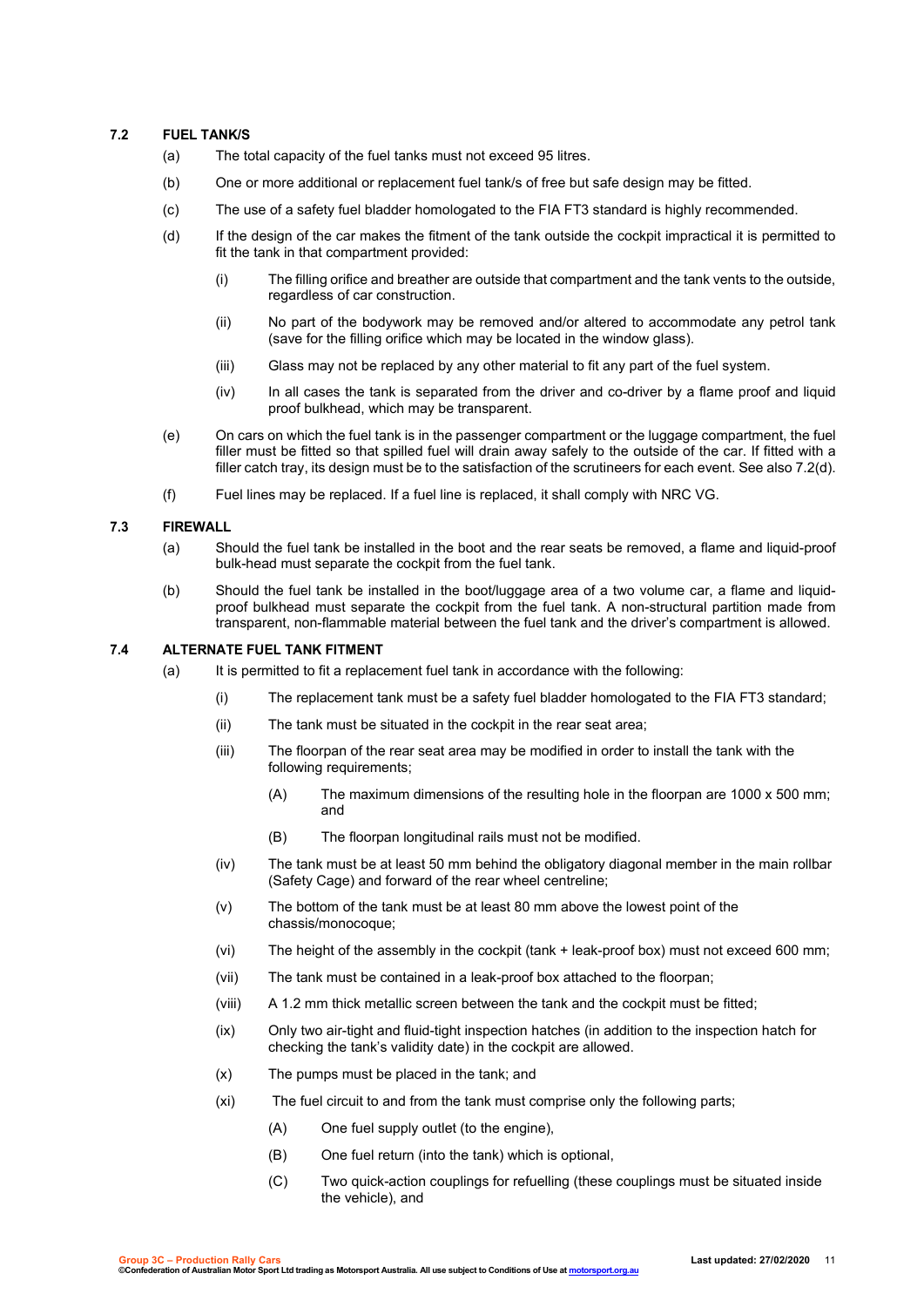(D) Incorporate a vent system which must be vented external to the cockpit with a gravity activated roll-over valve, or a valve compliant with the FIA Article 253 requirements for Fuel Cell Ventilation.

## **8. SUSPENSION**

- (a) The position of the rotational axis of the mounting points of the suspension to the shell or chassis, must remain unchanged, save for those that are attached to a sub-frame in accordance with Article 12.5.
- (b) Anti-sway bars are free, as are their anchorage points save for those that are attached to a sub-frame, in accordance with Article 12.5, which must remain attached to the sub-frame. These points may be used for the mounting of reinforcement bars.
- (c) The suspension mounting points on the body/chassis, save for those as part of a sub-frame in accordance with Article 12.5, must be unmodified and be retained and utilised exclusively to mount the suspension components, save that strengthening is permitted in accordance with Article 12.2(a).
- (d) The top damper mounting plates of MacPherson type struts are free save that the mounting points on the bodywork shall remain unchanged.
- (e) Each spring is free, save that it shall be of the original type (e.g. coil, leaf etc.). The spring seats may be made adjustable, and may include the addition of material. A coil spring may be replaced by two or more springs of the same type, concentric or in series provided that they can be fitted without any modification other than those specified in this Article.
- (f) Each damper is free, but not the number, the type (telescopic, lever etc.), the system of operation (hydraulic, friction, mixed) nor the supports. Gas-filled shock absorbers are considered as hydraulic. MacPherson struts attached by eccentric bolts are permitted.
- (g) Reinforcement bars may be fitted between the suspension mounting points on the bodyshell subject to them being located within 100mm of the original suspension mounting point or 150mm for MacPherson strut systems. Apart from these two points, this bar must not be mounted on the bodyshell or the mechanical parts.
- (h) Uprights are free provided that they are connected to only the same components as the original (e.g. same number of control arms, steering arm, shock absorber etc.).
- (i) Other suspension components are free (e.g. control arms) provided they are entirely interchangeable with the complete original components, save for those attached to a sub-frame, in accordance with Article 12.5, which are not required to be interchangeable with the original components.

## **9. WHEELS AND TYRES**

(a) In no case may the width of the rim in relation to the swept volume of the engine, exceed the following:

| Up to 1000cc  | 6.5" | <b>2000cc</b>      | 8.5"  |
|---------------|------|--------------------|-------|
| <b>1400cc</b> | 7.0" | 5000 <sub>cc</sub> | 9.0"  |
| <b>1600cc</b> | 7.5" | over 5000cc        | 10.0" |

- (b) The maximum diameter of the complete wheel/tyre assembly is 650mm.
- (c) Save for Article 9(a) and 9(b) and NCR VG the complete wheels (flange + rim + tyre) are free provided they can be housed within the original bodywork. This means the upper part of the wheel (rim flange and tyre flank), viewed vertically over the wheel hub centre, and must be covered by the bodywork when measured vertically.
- (d) 15 inch diameter wheels may be utilised on any car, or alternatively the wheel diameter may be increased or reduced by up to two inches in relation to the original dimensions, as specified in the homologation documents where applicable.
- (e) A central wheel bolting system may be employed.
- (f) Wheel embellishers must be removed. Hub caps may be removed.
- (g) The use of tyres intended for motorcycles is forbidden.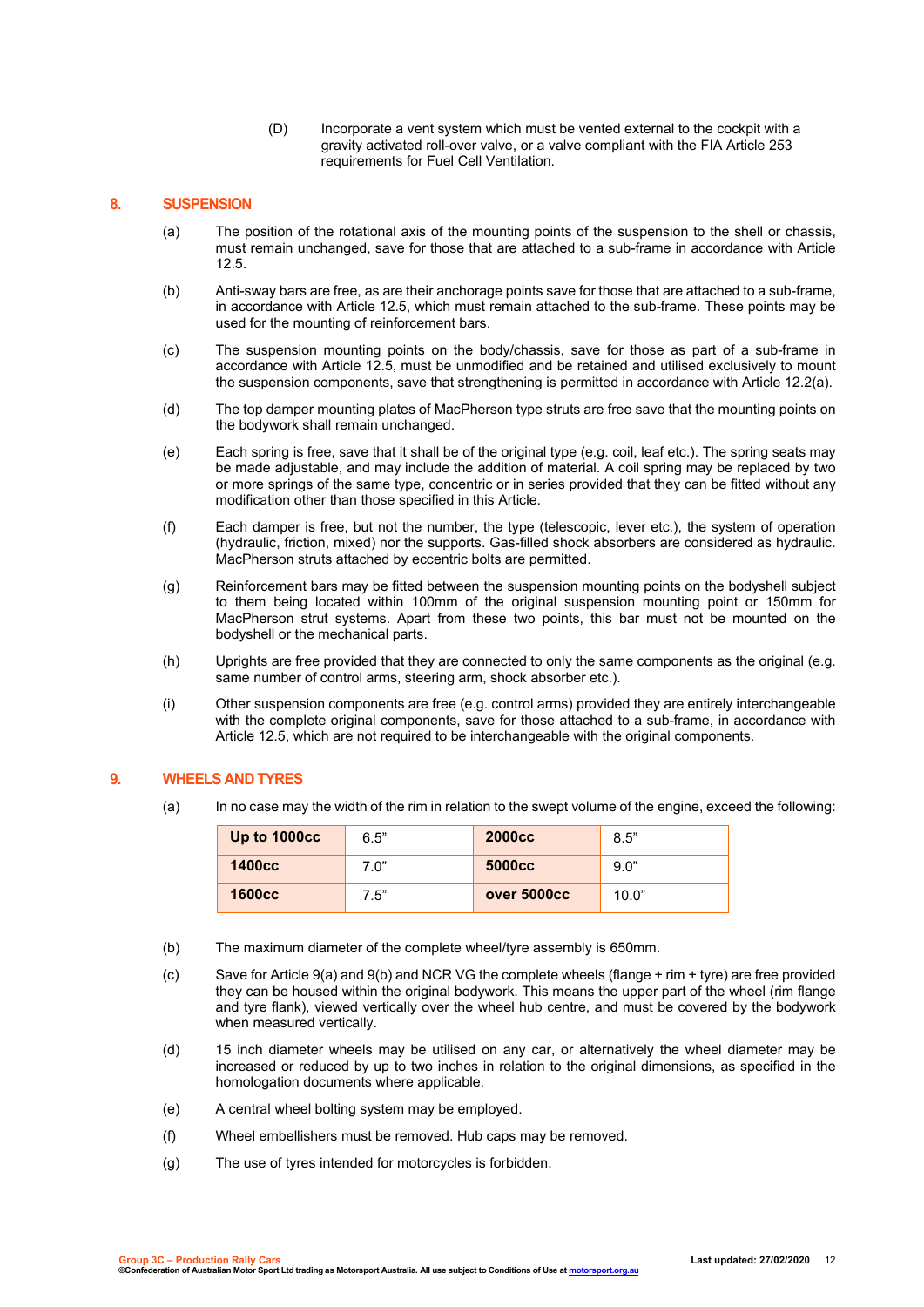# **10. BRAKING SYSTEM**

- (a) The complete braking system is free, subject to any replacement components complying with the relevant registration requirements and any modifications to bodywork being restricted to the drilling of holes for the fitting and/or operation of components.
- (b) A circular flexible pipe to channel air to each brake assembly is permitted, but its interior diameter must not exceed 100mm. These air cooling pipes must not protrude beyond the front of the car, as seen from above.
- (c) Anti-lock Braking Systems (ABS), Electronic Brakeforce Distribution (EBD) and Electronic Stability Control (ESC) systems may be removed or disabled.

## **11. STEERING**

- (a) The original steering type shall be retained (e.g. rack and pinion, recirculating ball etc.), however freedom is provided in relation to the following items:
	- (i) power steering system (modification, addition or deletion);
	- (ii) steering ratios, which must be commercially available;
	- (iii) steering arms, dampers, column and rack.

#### **12. BODYWORK AND CHASSIS**

#### **12.1 GENERAL**

- (a) Unused supports and brackets situated on the chassis/bodywork may be removed, unless these supports are for mechanical components which are not free.
- (b) The original holes in the bodywork may be closed by self-adhesive tape, unless otherwise permitted within these Regulations.
- (c) Insulating material may be removed from under the floor, from the engine compartment, the luggage boot and the wheel arches. Carpet and insulating material may be removed from the passenger compartment; additional insulating material may be fitted.
- (d) Bumper bar overriders may be removed.
- (e) External decorative strips which follow the external contours of the bodywork and are less than 25mm wide may be removed.
- (f) Jacking points may be strengthened, moved and increased in number.
- (g) The location of the number plate is free, but the lighting system must remain.
- (h) Additional safety fastenings for the windscreen and the side windows may be fitted provided that they do not improve the aerodynamic qualities of the car.
- (i) Cars must be so constructed that with the crew normally seated, when all tyres on the same side are deflated, no part of the car shall touch the ground.
- (j) The original boot and bonnet latch mechanism fastener/s may be replaced. If so, this must be by at least two additional fasteners (i.e. bonnet pins) in each case. The original boot and bonnet hinge mechanism/s may be replaced by hinge/s of free design or removed and replaced with quick release fasteners (i.e. bonnet pins) equal to the number of hinge points.
- (k) External rear view mirrors are free whilst they perform only the function of a rear view mirror.
- (l) Where applicable, it is permitted to remove or replace the supports/bushings between the bodywork and the chassis save that the original location must be respected.
- (m) It is permitted to remove a wheel well that is located in the horizontal floor area of a rear boot compartment. The removed material shall be replaced with a plate of steel material with a minimum thickness of 1.2mm and affixed completely by welding.

#### **12.2 STRENGTHENING AND UNDERBODY PROTECTION**

(a) Strengthening of suspended parts is permitted provided that the material used follows the original shape and is in contact with it. Reinforcements from composite materials are allowed, irrespective of their thickness, provided they are in accordance with this regulation.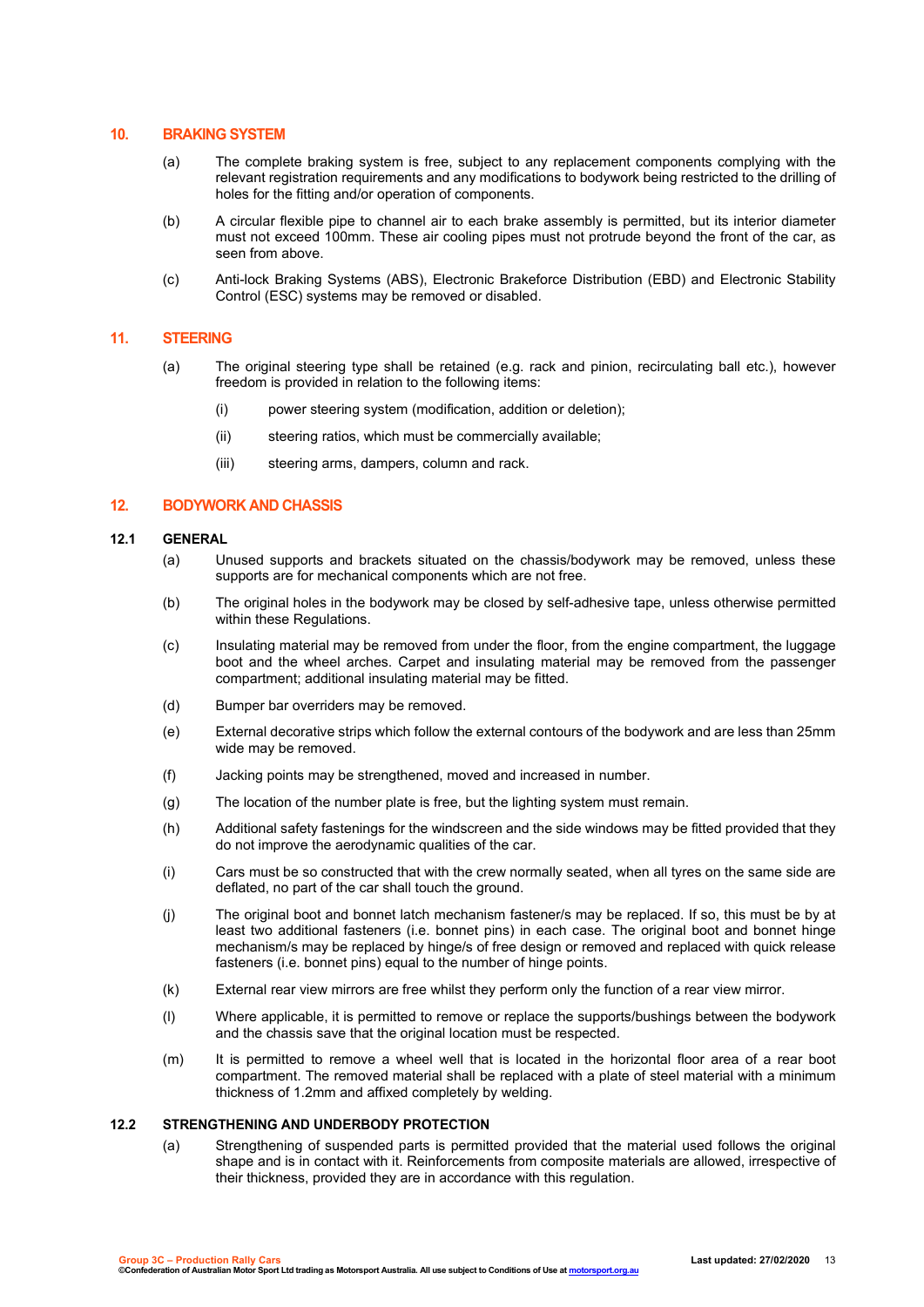(b) The fitment of additional underbody protection is permitted. The addition of this protection shall not influence the aero-dynamics of the car.

### **12.3 WINDSCREEN WIPERS**

The motor position, the blades and the operating mechanism of windscreen wipers are free. There must be at least one windscreen wiper provided for the windscreen, in the driver's direct line of vision. The windscreen washer device may be disconnected but not removed. The capacity of the washer tank may be increased and its location may be moved to inside the cockpit.

## **12.4 COACHWORK - EXTERNAL**

- (a) The edges of the wing panel/s (mud guards) may be folded back if they protrude inside the wheel housing provided that the panel/s must not be reformed, nor may any changes of shape result. If wing panels are made of plastic, protrusions must be removed.
- (b) The plastic sound-proofing components from the underside of the wheel arches may be removed.
- (c) **Early and Late PRC – Wheel Arch Flares:** Early and Late PRC cars may have wheel arch flares added by integrating the flare with the guard or bodywork or by bolt-on means, provided that the increase in the total width of the bodywork is less than 100mm and that the flare does not exceed the radius of the original wheel arch opening by more than 200mm (refer to Drawing 2). For the purpose of wheel and tyre clearance, it is permitted to remove up to 75mm of original bodywork measured radially from the edge of the original wheel arch outwards. Any cavity exposed in a door or wheel arch through the removal of metal must be covered by the addition of a metal closing panel. Any body joint protrusions must be rendered safe. The operation of any door must not be affected.<br>DRAWING 2



- (d) It is permitted to replace each guard/wing/bonnet/bumper bar and boot lid (all of which are held in place by bolts or screws only) with components manufactured from either fibre-reinforced polymer (FRP) or aluminium provided that they that are identical, except for the panel thickness, in dimensions to the original. For FRP, the minimum material thickness is 3mm and glass, carbon or aramid fibres may be used. For aluminium the minimum material thickness is 1.25mm. The original method of attachment shall be retained for each guard, bumper bar and wing. Boot and bonnet must be attached in accordance with Article 12.1(j). All original fittings shall be retained (e.g. guard indicator lights) as required by these regulations.
- (e) Body Kit Components
	- (i) It is permitted to replace the following original/homologated body kit components with a replica of the original/homologated item:
		- (A) front 'lip' spoiler;
		- (B) bumper bar/air dam assembly (front and rear);
		- (C) side skirt; and
		- (D) rear wing/spoiler.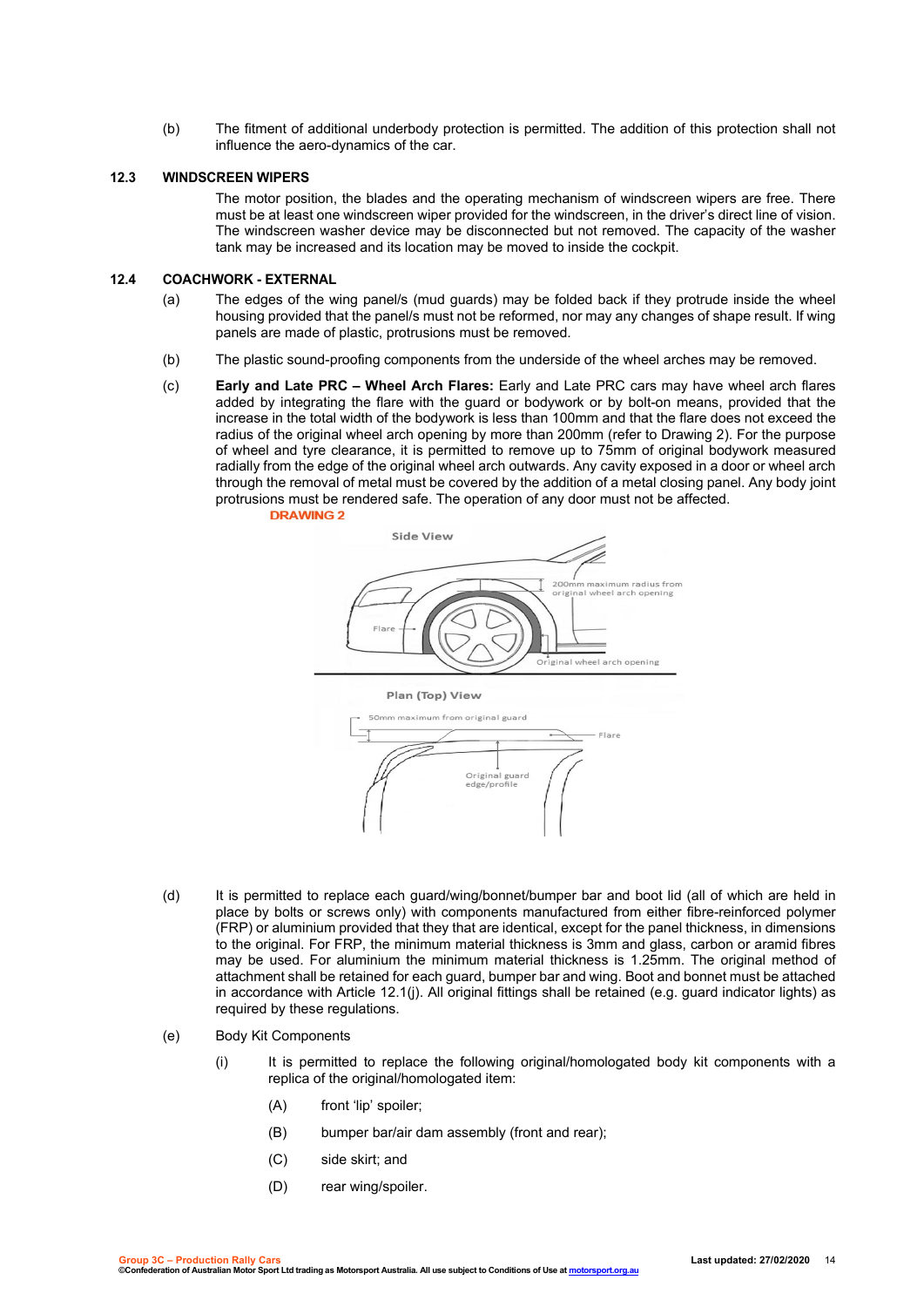- (ii) The material from which the replacement body kit component is made is free.
- (f) Rear aerodynamic device
	- (i) For a vehicle of a type that is not currently or previously subject to FIA homologation it is permitted to fit a rear aerodynamic device (e.g. wing, spoiler) which complies with the following:
		- (A) The rear aerodynamic device shall be of single plane/single element design and shall not be adjustable from within the cockpit. Adjustments may be effected only with tools.
		- (B) At its lateral extremities, the rear aerodynamic device must join the bodywork, and it must be entirely contained within the frontal projection of the car without its rear-view mirrors.
		- (C) The material of construction for the rear aerodynamic device is free save that no carbon fibre, Kevlar or titanium may be used.
		- (D) The rear aerodynamic device of cars which are of sedan type (i.e. three volume) configuration shall comply with the dimensions outlined below. The rear aerodynamic device of cars which are of hatchback type (i.e. two volume) configuration shall respect the same dimensions below, but at its top most point shall be not more than 25mm above the roof.
		- (E) The rear aerodynamic device shall fit within an imaginary box of the following dimensions (refer also to Drawing 3):

| <b>Width</b>                               | 1360mm maximum, except where the boot lid or rear hatch<br>is wider than 1360mm, in which case that shall be the<br>maximum width |
|--------------------------------------------|-----------------------------------------------------------------------------------------------------------------------------------|
| <b>Height</b>                              | 290mm maximum                                                                                                                     |
| Horizontal length of side plate at<br>top  | 190mm maximum                                                                                                                     |
| Horizontal length of side plate at<br>base | 450mm maximum                                                                                                                     |

# **DRAWING 3**



(g) Side Skirts - All non-homologated/original devices or constructions designed to fully or partially fill the space between the sprung part of the car and the ground is forbidden in all circumstances.

#### **12.5 SUB-FRAME**

- (a) It is permitted to replace a sub-frame that is fixed by fasteners to the body shell, monocoque or chassis with a sub-frame of free design and material save for the following conditions:
	- (i) The sub-frame must be fixed to the body shell, monocoque or chassis in the same location and by the same means as the original sub-frame.
	- (ii) An original sub-frame bushing may be replaced with a bushing of an alternate material.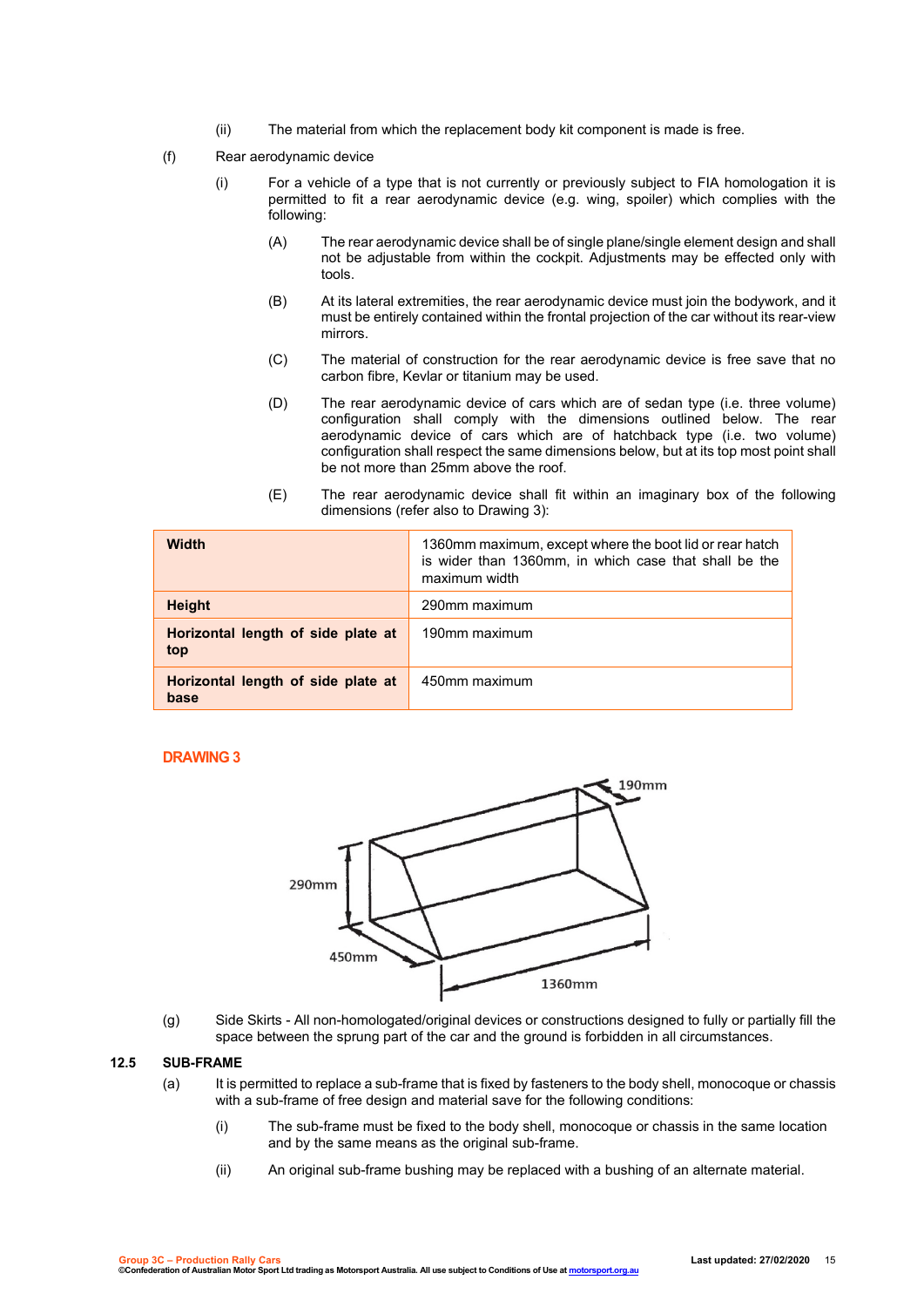(iii) Each original component mounted to the original sub-frame must be mounted to a replacement sub-frame (i.e. steering rack, sway bar or rear differential).

## **13. COCKPIT**

### **13.1 SEATS**

- (a) Seats are free, save that each seat shall incorporate a head restraint.
- (b) For rallies of State Championship status or above, the seats provided for the occupants shall:
	- (i) be homologated by the FIA to the 8855/1999 or 8862/2009 standard; or
	- (ii) comply with Schedule C.
- (c) Unless original, the seat mountings shall comply with Schedule C or FIA Appendix J, Article 253-16.
- (d) The front seats may be moved backwards, but not beyond the vertical plane defined by the front edge of the original rear seat.
- (e) The rear seats including their backrests may be removed.

## **13.2 DASHBOARD AND CONSOLE**

- (a) The trimmings below the dashboard, and which are not part of it, may be removed.
- (b) It is permitted to remove the centre console so long as it does not hold any heating controls or instruments (as shown in Drawing 4).

# **DRAWING 4**



## **13.3 DOORS AND DOOR TRIM**

- (a) It is permitted to remove the soundproofing material from the doors, provided that this does not modify the shape of the doors. In the case of a two-door car, the trim situated beneath the rear side windows may also be removed but must be replaced with panels made from composite material, save for utes in which case such trim is not required to be replaced.
- (b) It is permitted to remove the trim from the door together with the side protection bar in order to install a side protection panel which:
	- (i) is made from composite materials. The minimum configuration of this panel must comply with that shown on Drawing 5; or
	- (ii) is of Energy Absorbing Safety Foam for side intrusion protection in accordance with NRC VG.

**NOTE:** The fitment of Safety Foam side intrusion is **highly recommended**.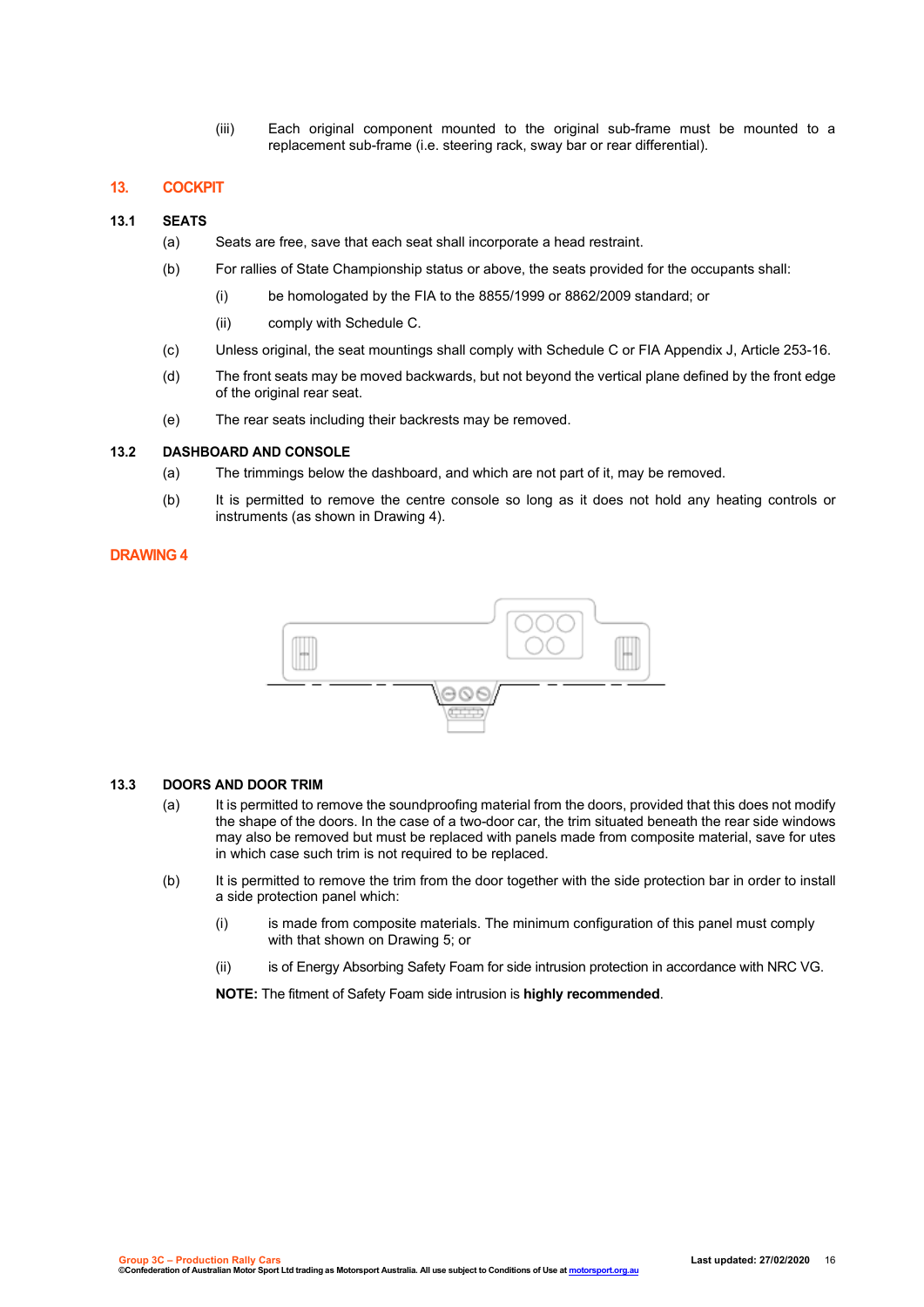**DRAWING 5**



Aluminium honeycomb 23mm 1/8" cel4.5 or 6.35

(c) If the side protection bars in the doors are not removed, the door panels may be made from metal sheeting at least 0.5mm thick, from carbon fibre at least 1mm thick or from another solid and non-combustible material at least 2mm thick. The minimum height of this panel must extend from the base of the door to the maximum height of the door strut. It is permitted to replace electric winders with manual ones.

#### **13.4 INSULATION AND HEADLINING**

- (a) All padding and insulation material except for those detailed in Article 13.2 and 13.3 may be removed, including headlining.
- (b) Insulating materials may be added to the existing bulkheads and/or floor to protect the occupants from fire and/or heat.

#### **13.5 HEATING AND WINDOW DEMISTING**

The original heating system may be removed though a windscreen demisting system must be fitted. Heated front windscreens are permitted provided that any heating elements do not impede vision in any manner.

### **13.6 AIR CONDITIONING**

An air conditioning system may be added, removed or modified, subject to a windscreen demisting system being fitted.

#### **13.7 STEERING WHEEL**

- (a) The steering wheel is free, subject to any replacement steering wheel not being made of wood.
- (b) The steering wheel may be on either the right or the left provided that the controls as specified by the manufacturer are inverted. The only mechanical modifications permitted are those made necessary by the inversion.

#### **13.8 REAR WINDOW SHELF**

The rear removable window shelf in two volume cars may be removed, or held down by additional fasteners.

#### **13.9 PIPES AND TUBING**

Air pipes may pass through the cockpit only if utilised for the ventilation of the cockpit. Liquid pipes may pass through the cockpit subject to compliance with NRC Appendix F.

## **13.10 SAFETY CAGE TRIM MODIFICATION**

It is permitted to locally modify interior trim for the fitment of a safety cage. Refer Schedule J.

## **13.11 ACCESSORIES**

- (a) All those which have no influence on the car's behaviour are allowed, e.g. equipment which improves the ergonomics, aesthetics or comfort of the car interior, spare wheel/s, spare parts, safety equipment, communication equipment, ballast and windscreen washer water container, lighting, heating, radio etc.
- (b) The horn may be changed or an additional one added, within reach of the passenger.
- (c) Instruments such as speedometers, tachometers, trip meters etc. may be added or replaced, provided fitment is safe. Removal is permitted where these instruments are not required for use on public roads.
- (d) Additional compartments may be added to the glove compartment and additional pockets in the doors provided they use the original panels. It is permitted to remove the glove box lid so as to fit navigation equipment.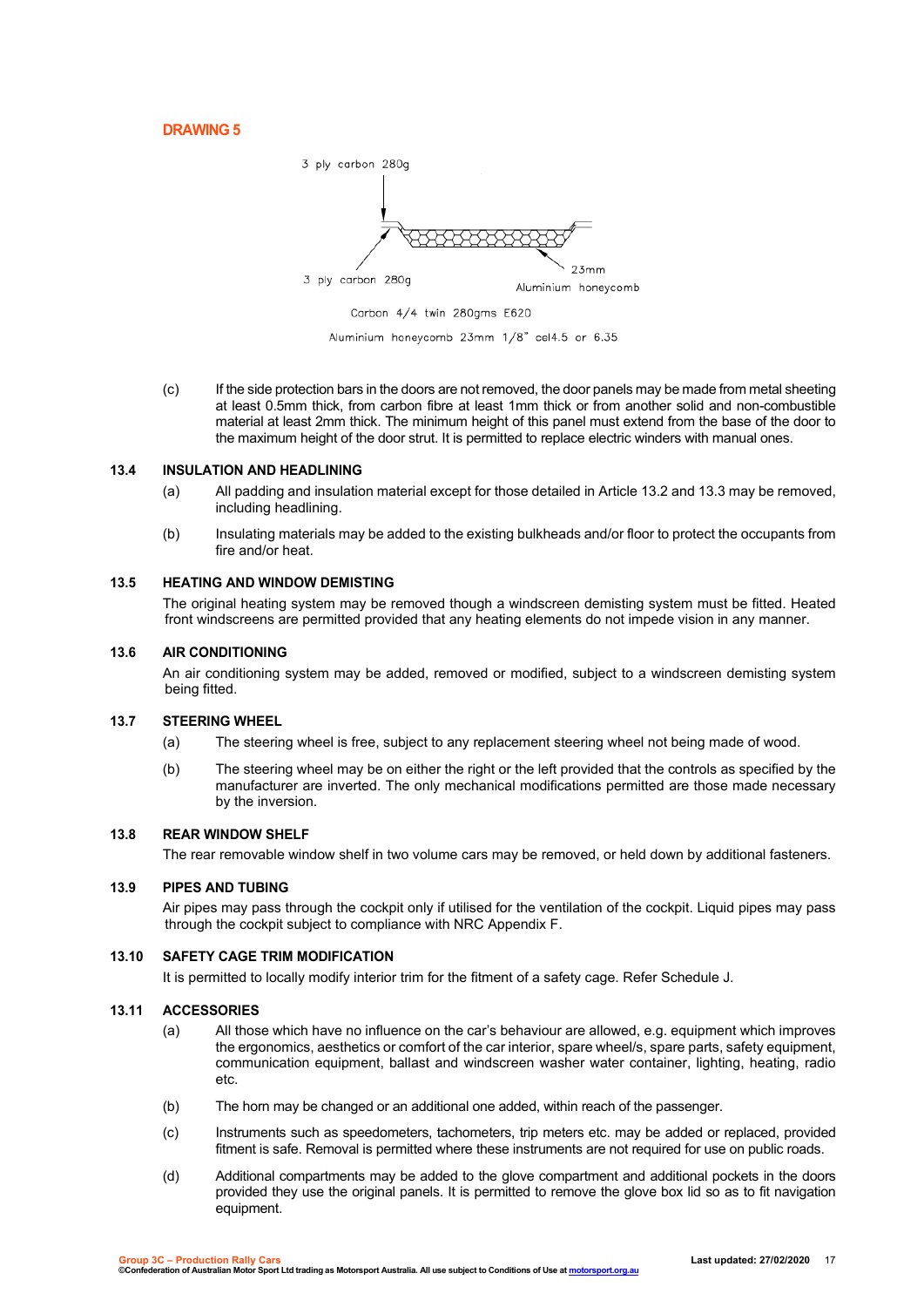- (e) In no case can these accessories increase the engine power or influence the steering, transmission, brakes, or roadholding even in an indirect fashion. Controls of these items shall retain the role laid down for them by the manufacturer. They may be adapted to facilitate their use and accessibility, e.g. a longer handbrake lever, an additional flange on the brake pedal etc.
- (f) No equipment or accessories may be fitted in front of an operational air bag.

#### **13.12 WINDSCREEN AND WINDOWS**

- (a) The windscreen shall be made of a laminated glass material and may incorporate defrosting/demisting equipment and the windscreen must be valid for use in each state in which the vehicle is to be used;
- (b) Except for the windscreen each other glass window may be replaced by a clear and transparent polycarbonate material of a minimum thickness of 3.8mm;

**NOTE:** A polycarbonate window that is scratched or has reduced transparency may be noted in the cars Log Book for replacement by an Event Scrutineer.

- (c) Each replacement polycarbonate rear window must be suitably fixed in place using the original widow fixings. It is permitted to add additional fixing points.
- (d) Each replacement polycarbonate side window, except for front driver and passenger widows, must be fixed in place using original widow fixings. It is permitted to add additional fixings points.
- (e) It is not required for a replacement side window to retain the ability to raise/lower the window as per the original fitment, and the original window actuation mechanisms may be removed.
- (f) Each replacement polycarbonate front driver and passenger door window must be able to be removed both internally and externally without tools in an emergency situation;
- (g) Except for the front driver and passenger door window each other side window and the rear window may be covered in a tint film that is compliant for use on public roads. In this case each rear side window must have a single circular area of a minimum diameter of 70mm that is not covered with tint;
- (h) Each front driver and passenger door window may be fitted with a closable aperture, of the same polycarbonate material, using a sliding mechanism or similar, within the replacement window;
- (i) expressly to enable the safe installation of the requisite safety cage structure the rear window may be modified from the original shape only in so far as needed for the fitment of the safety cage. This is permitted exclusively for utility cars and Toyota MR2 AW II.

#### **13.13 HANDBRAKE**

A "fly-off" and/or hydraulic handbrake may be installed.

#### **13.14 SPARE WHEEL AND TYRE**

- (a) One or more spare wheel and tyre may be carried, though it is not mandatory.
- (b) Any spare wheel/tyre must be securely fixed and shall not be installed in the space reserved for the driver and co-driver. No exterior modification of the bodywork must result from its installation.

# **13.15 ROOF VENTS AND SUNROOFS**

- (a) One or more roof vent is permitted provided the open side faces forward;
- (b) and the vertical opening is not greater than 100mm. It is recommended roof vents are fitted in the forward third of the roof.
- (c) Manufacturer fitted sunroofs are permitted. Aftermarket sunroofs fitted in the forward one-third of the roof are permitted. It is permitted to replace the glass component of the sunroof with metal or another rigid material.

## **13.16 SUPERCHARGER WATER SPRAY TANK**

For supercharged cars equipped with an intercooler, a water tank may be fitted for the sole purpose of providing a system to spray water onto the outside of the intercooler. The maximum capacity of the tank is 20 litres, the design is otherwise free. The water tank must be securely mounted and must not impede the occupants' access, egress or operations within the car. The pump, spray nozzles, fittings and actuation system required to enable the intercooler water spray system to operate, are free. The water tank may be used in conjunction with original equipment or recognised intercooler water spray system providing the total combined capacity does not exceed 20 litres.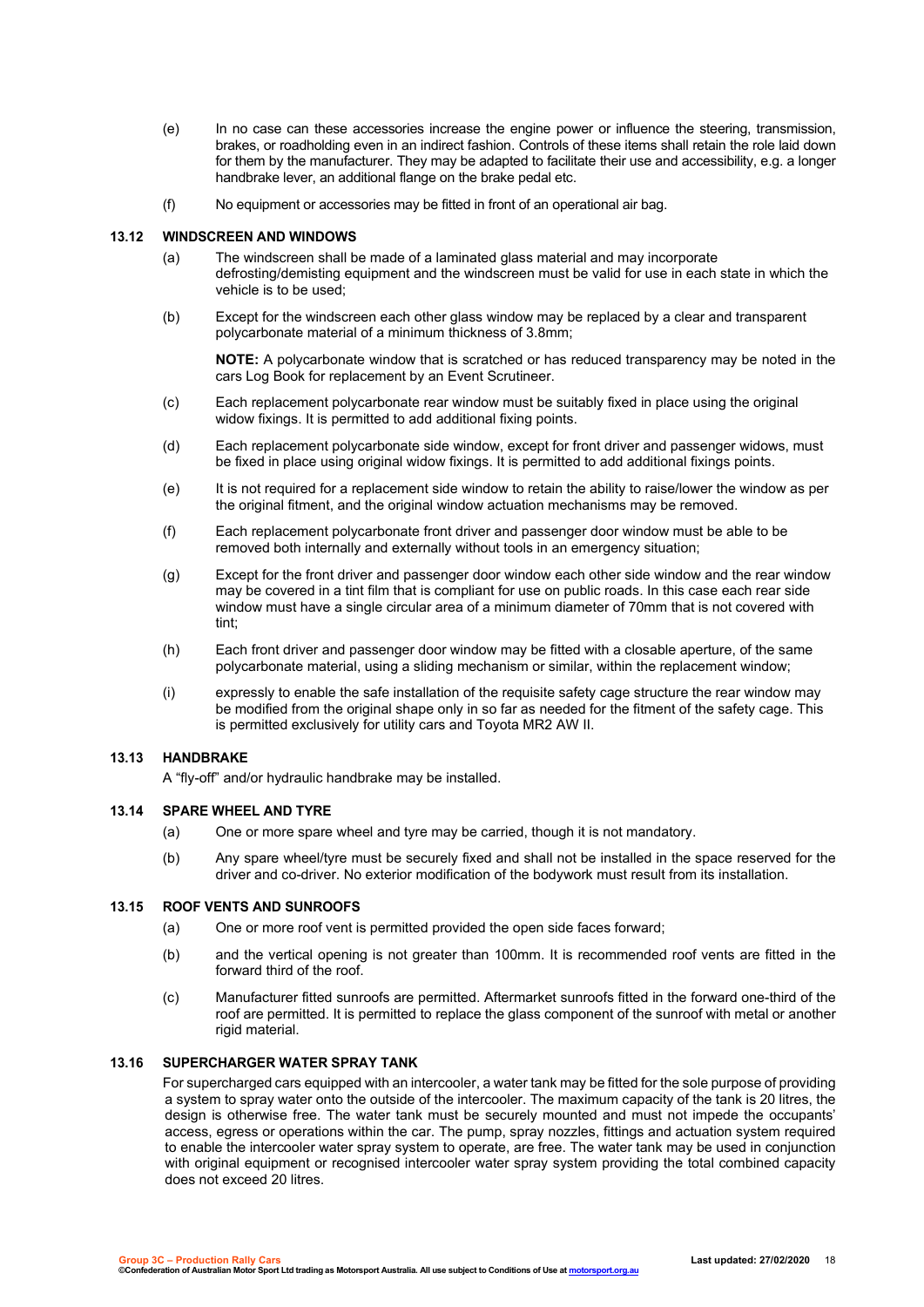## **13.17 AIRBAGS**

Supplemental Restraint System (SRS) airbags may be disabled or removed.

# **14. ELECTRICAL SYSTEM**

The nominal voltage of the electrical system including that of the supply circuit of the ignition must be retained.

#### **14.1 WIRING LOOM**

The wiring loom is free, including wires/cables, relays, circuit breakers and fuses. A 'multiplex' wiring system may be replaced.

#### **14.2 BATTERY**

- (a) The make and capacity of the battery is free. Each battery must be securely fixed and covered to avoid any short circuiting or leaks. The location is free, but if mounted in the cockpit, it must be behind the front seats in a leak proof plastic box. The number of batteries specified by the manufacturer must be retained.
- (b) If the battery situated in the cockpit is a dry battery, it must be protected by a cover which covers battery terminals.

#### **14.3 GENERATOR/ALTERNATOR**

The generator/alternator and voltage regulator are free. The generator and the voltage regulator may be moved but must remain in their original compartment. They may be combined if the homologated vehicle had them originally and provided they come from another series model. The position of the voltage regulator may be changed but it may not be placed in the cockpit unless it was placed there originally.

#### **14.4 LIGHTING**

All lighting and signalling devices must comply with the Government regulations for the State or Territory in which the vehicle is registered. The make of the lighting devices is free.

- (a) Lighting devices which are part of the standard equipment must be those foreseen by the manufacturer and must function as laid down by the manufacturer. The operating system of retractable headlights, as well as its energy source, may be modified.
- (b) Freedom is granted with regard to the frontal glass and the reflector and bulbs. The mounting of additional headlamps is authorised. They may, if necessary, be fitted into the front part of the grille or bodywork, but such openings as needed in this case must be completely filled by the additional headlamps.
- (c) The replacement of a rectangular headlamp by a circular one/s or vice-versa fitted on a support corresponding to the dimensions of the aperture and sealing it completely is allowed. No change in shape of coachwork may result.
- (d) The fitting of a reverse lamp is authorised, if necessary by embedding it into the coachwork, but provided it will only switch on when the reverse gear is engaged and provided the relevant civil regulations are respected.
- (e) Headlamp covers may be fitted so as to protect the headlamp glass. If such covers are fitted, they shall have no effect on the car's aerodynamics.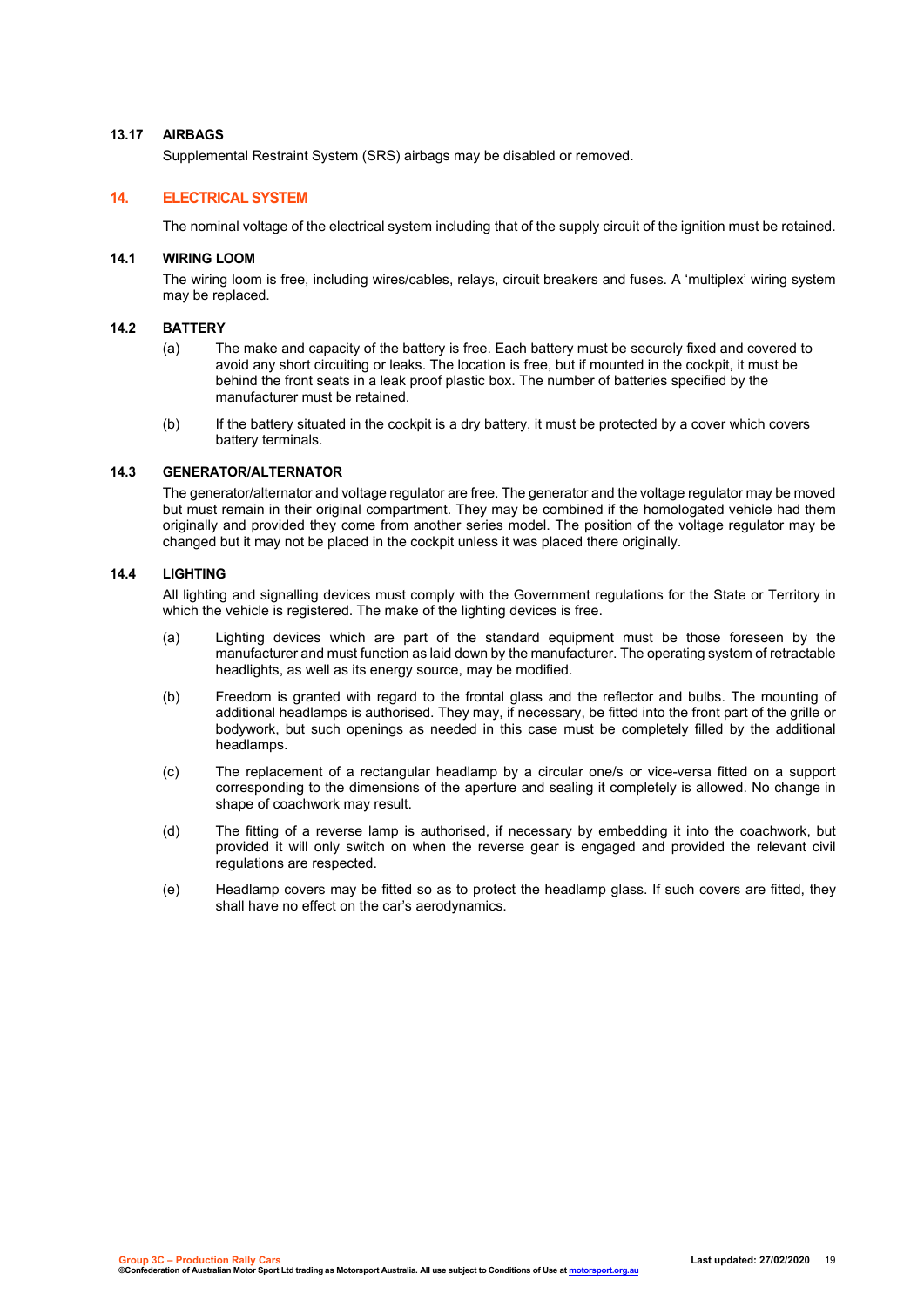# **Excel Rally Cars**

## **1. PREAMBLE**

- (a) These regulations have been drawn up by Motorsport Australia in consultation with the National Excel Series Committee. The regulations apply to each competition where Excel Rally Cars are eligible, including each state based Excel Rally Series. To be eligible for awards and points in an Excel Rally Series event, a vehicle is required to comply with these regulations.
- (b) Each car in the Excel Rally Cars class shall comply with PRC regulations except where a variation is explicitly authorised or required by these regulations and cars complying with these regulations shall be eligible in any competition for which the PRC group is also eligible.
- (c) These regulations foresee DOHC and SOHC cars competing directly against each other. No freedoms are provided with a view to achieving 'performance parity'.

#### **2. ELIGIBILITY**

- (a) Each Hyundai Excel X3 model manufactured by Hyundai Motor Company between 1 July 1994 and 31 June 2000 and sold in Australia is eligible. This includes all GX, GL and GLX, Sprint, 3-, 4- and 5 door models. Both the 1495cc double overhead camshaft (DOHC) and single overhead camshaft (SOHC) engines with the following engine number prefixes; G4EK, (SOHC) and G4FK, G4EC (DOHC) are eligible.
- (b) Each vehicle shall remain in standard specification as detailed in FIA Homologation paper number A5554 and N5554 or the Hyundai Factory Excel Workshop Manual/s, except where modification from standard specification is permitted by these regulations. If there is a discrepancy between the FIA Homologation paper and the Workshop Manual, the FIA Homologation will be the definitive document.

## **3. GENERAL**

Parts for any Australian specification Excel X3 model may be used on an Excel Rally Car as long as each part can be clearly identified as a standard Excel replacement part available from an Australian Hyundai dealer or is an aftermarket part that is identical in appearance and function to the standard part which it replaces.

## **4. ENGINE**

- (a) Cylinder bore size may be increased over the standard dimension by a maximum +0.6mm. The standard bore size is 75.5mm.
- (b) A replacement piston shall be standard in material and in each functional dimension. No postmanufacture machining of the piston is permitted.
- (c) The camshaft profile (lobes and their position) must remain standard. The timing of camshafts relative to each other must remain standard.
- (d) Undersized crankshaft bearings may be used. Crankshaft stroke must remain standard (83.5mm).
- (e) The cylinder head mounting face may be machined. The valve seats are free. Other than these exceptions, no modifications, machining addition or removal of material from the cylinder head is permitted.
- (f) Only normal engine reconditioning procedures are permitted within the mechanical specifications and compliance with FIA Homologation paper number 5554 and the workshop manual. These specifications shall be deemed to include factory approved and recommended methods of assembly as well as specific component measurements and finish standard.
- (g) Engine mounting bushes are free, however the location and number of engine mounts is not.
- (h) Lubrication System: With the exception that an engine oil cooler may be installed, the engine lubrication system shall remain standard.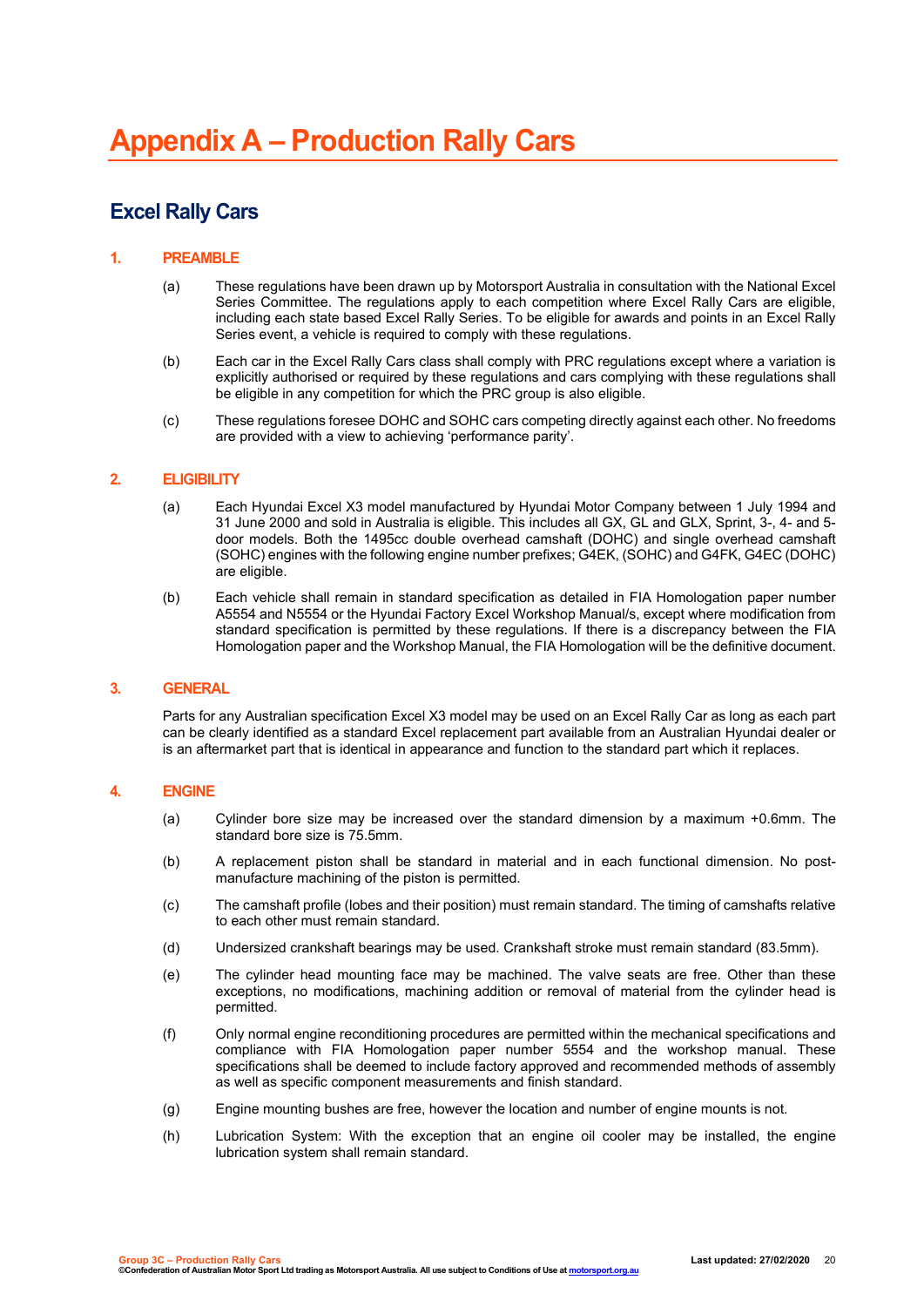## **4.2 COOLING SYSTEM**

- (a) The radiator and its method of fixing are free provided that the original radiator fittings on the car are utilised.
- (b) The fitment of an additional electric fan is permitted. The operation of the fan may be by manual switch or thermostatic control.
- (c) Each radiator hose is free.
- (d) A screen may be fitted in front of the radiator.

# **5. FLYWHEEL AND CLUTCH**

- (a) The clutch assembly may be replaced by an alternative assembly of the standard type.
- (b) The clutch and pressure plate assembly weights shall comply with the following:
	- (i) Clutch Plate 1.06Kg Standard / 0.901Kg minimum.
	- (ii) Clutch Pressure Plate 3.70Kg Standard / 3.145Kg minimum.
- (d) The flywheel weight shall be not less than 6.3kg.

# **6. INDUCTION**

- (a) The air filter system is free upstream of the throttle body.
- (b) No modifications are permitted to the throttle body or inlet manifold.
- (c) Any type of forced induction is forbidden.

## **7. EXHAUST**

The exhaust is free after the exit from the exhaust manifold, subject to specific local requirements. It may not project in any way beyond the coachwork (in plan). The exhaust system must not be provisional. Exhaust gases may only exit from the end of the system which must be within 10cm of the perimeter of the car and aft of a vertical plane passing through the centre of the wheelbase. Parts of the chassis must not be used to evacuate exhaust gases. Adequate protection shall be provided to prevent heated exhaust pipes from causing burns

# **8. FUEL SYSTEM AND FUEL**

- (a) Each fuel injector, electronic control unit and ignition computer must be an original and unmodified Hyundai Excel part for a model sold in Australia.
- (b) The original fuel pump may be replaced by an external electric type.
- (c) The fuel lines, fuel pump wiring and relay system may be replaced or relocated.
- (d) An additional fuel pump and/or surge tank may be added.
- (e) Fuel shall be Commercial Pump Fuel as specified in Schedule G of the Motorsport Australia Manual.
- (f) The fuel tank must be maintained in standard location. Protection for the fuel tank may be installed.

## **9. TRANSMISSION**

- (a) The original gear selector mechanism may be modified to reduce free play. Any modification to the selector mechanism may not alter the pattern of gear selection.
- (b) A gearbox oil cooler may be installed.
- (c) Gearbox ratios shall remain standard.
- (d) Either a 3.842 or 3.656 final drive ratio is permitted
- (e) Limited slip or locked differentials are not permitted.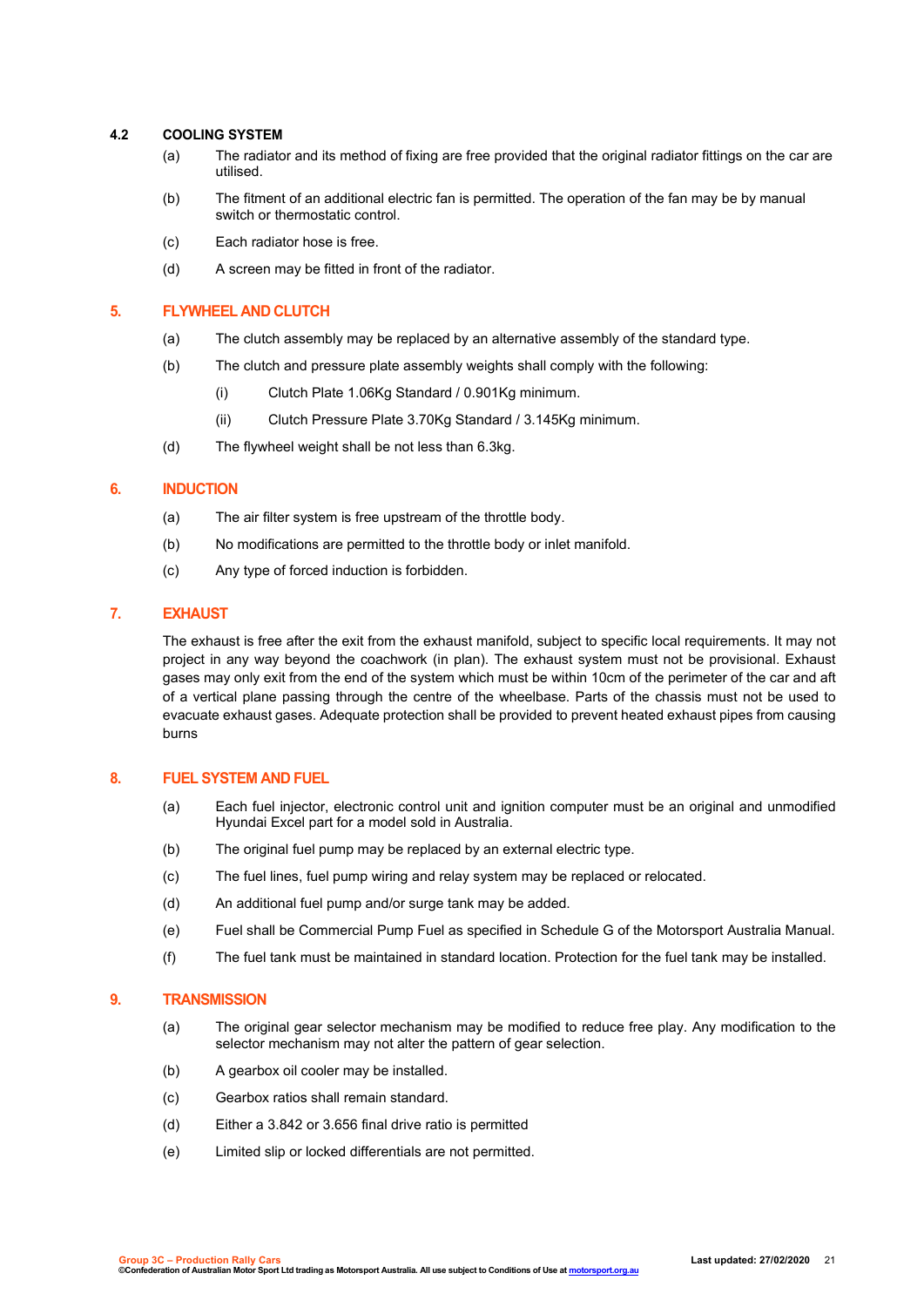## **10. CHASSIS**

- (a) The safety cage structure shall be constructed in compliance with Schedule J.
- (b) Seam welding of the body shell is permitted. Strengthening of the shell may only be carried out in accordance with the PRC regulations.

## **11. WHEELS AND TYRES**

- (a) The wheel diameter shall be 13". Wheels are otherwise free, provided that each complete wheel and tyre is housed within the original bodywork.
- (b) Subject to compliance with Schedules E and R, tyres are free.

## **12. STEERING**

- (a) The steering mechanism shall use either
	- (i) a standard Hyundai Excel power steering rack; or
	- (ii) a non-assisted steering Hyundai Excel rack.
- (b) Power steering may be added or removed.
- (c) The steering wheel is free save that it may not contain any wood.

# **13. BRAKES**

- (a) Brake friction material is free.
- (b) The brake lines are free.
- (c) The rear drum brakes must be standard, except that the backing plate may be modified for the purpose of allowing access for adjustment without disassembly.
- (d) Brake lines may be rerouted and damage protection may be added.
- (e) The standard handbrake may be converted to 'fly off' for use in special stages.
- (f) A functional parking brake mechanism shall be fitted.
- (g) The disc brake backing plate may be removed.
- (h) Each disc brake rotor shall be standard. Cross drilling and/or slotting is not permitted.

## **14. SUSPENSION**

- (a) Springs are free provided their type and location are unchanged. Where a "coil-over" design is fitted, it may be modified to enable the adjustment of ride height
- (b) Dampers which are externally adjustable for bump and/or rebound may be fitted. External reservoir designs are not permitted. The number and location of dampers shall remain standard.
- (c) Each bump stop is free.
- (d) Each bush used at a suspension pivot point may be replaced by another. Spherical bearings are not permitted, except in the top strut mount.
- (e) The suspension may be modified so that camber and caster can be adjusted through the use of eccentric camber pins or washers and caster bush kits.
- (f) The use of replacement adjustable strut tops is permitted, providing that each utilise the standard body shell mounting points exclusively. The removal of metal from the suspension tower is forbidden, except that the hole in each rear strut tower may be enlarged to a maximum of 60mm diameter. This hole shall remain circular and concentric with the original opening.
- (g) Anti-roll bars may be removed or changed provided original sway bar mountings to the chassis are used exclusively. The anti-roll bar link/s is free.
- (h) A strut brace may be fitted between the front suspension towers provided it only links the strut towers. The rear suspension towers may be braced by either the safety cage or a strut brace.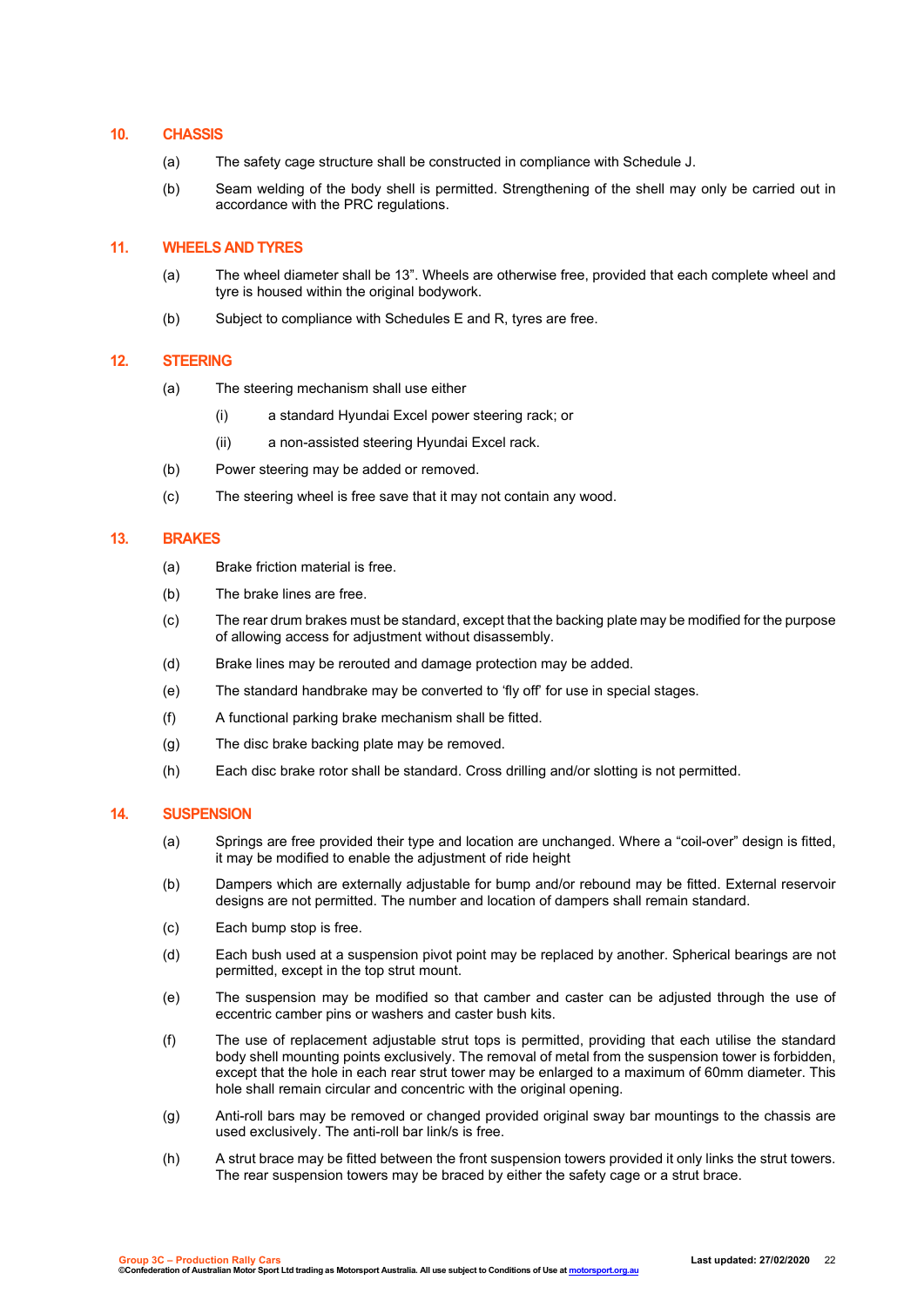- (i) Suspension components may be strengthened and/or modified in accordance compliance with Motorsport Australia PRC regulations.
- (j) The origin of each standard suspension part shall remain clearly identifiable.

## **15. ELECTRICAL EQUIPMENT**

- (a) The spark plugs and high tension leads are free.
- (b) A standard Hyundai ECU, applicable to the engine fitted to the vehicle, from any eligible model Excel, shall be used.
- (c) No replacement or piggyback ECUs, ECU reprogramming or modifications to the ECU wiring harnesses or sensors is/are permitted.
- (d) The ECU ODB-II diagnostic port must remain fully serviceable so that ECU sensor readings and other information can be accessed electronically.
- (e) An event organiser may require each competitor to take part in a ballot for ECUs prior to an event. If any competitor requests a Ballot, it shall be conducted after the completion of scrutiny and prior to the Drivers Briefing. Where such a ballot takes place, it is a requirement that ECUs be exchanged in accordance with the results of the ballot.

# **16. BODY AND COACHWORK**

- (a) All coachwork must comply with the workshop manual specifications except that interior items such as carpet, underfelt, hood lining, rear seat, radio, speakers, console and rear parcel shelf may be removed as outlined in accordance with the PRC Regulations.
- (b) Supplementary gauges may be fitted within the cabin.
- (c) Pedal settings may be modified for position. The original mounting fixture points to the body structure must not be changed.
- (d) An air vent/scoop may be fitted in the roof of the vehicle in accordance with the PRC regulations.
- (e) Any rubber bush may be changed for another bush made of an elastomeric material as long as the new bush has dimensions the same as the original.
- (f) A rear wing may be fitted that meets the following requirements:
	- (i) The wing shall be made of fibre glass.
	- (ii) The wing aerofoil must be fixed and not be able to be adjusted with tools.
	- (iii) The wing must be the standard Hyundai low wing, Hyundai Part# 87211-22200 or 87211- 22500 or Talon High wing part #HYU25 or a wing identical to it. The intention is to limit the wing options such that all vehicles look similar.
	- (iv) A rear wing made of glass-reinforced plastic may be fitted provided that the wing aerofoil is fixed in position and cannot be adjusted and that the wing is:
- (g) the standard Hyundai 'low wing' part number 07211-22200;
- (h) the standard Hyundai 'low wing' part number 07211-22500;
- (i) the Talon 'High Wing' part number HYU25; or
- (j) a part identical in design, material, construction and installation as any one of the above three acceptable parts.

#### **17. WEIGHT**

- (a) The minimum weight of the vehicle at any time during an event is 960kg. This weight is the real weight of the car, without driver and co-driver nor their equipment (which includes helmets).
- (b) The minimum weight of the vehicle with driver, co-driver and their equipment, at any time during an event, is 1,120kg (960kg as per 14.1 + 160kg). This weight is the real weight of the car, driver, codriver and all their equipment and apparel.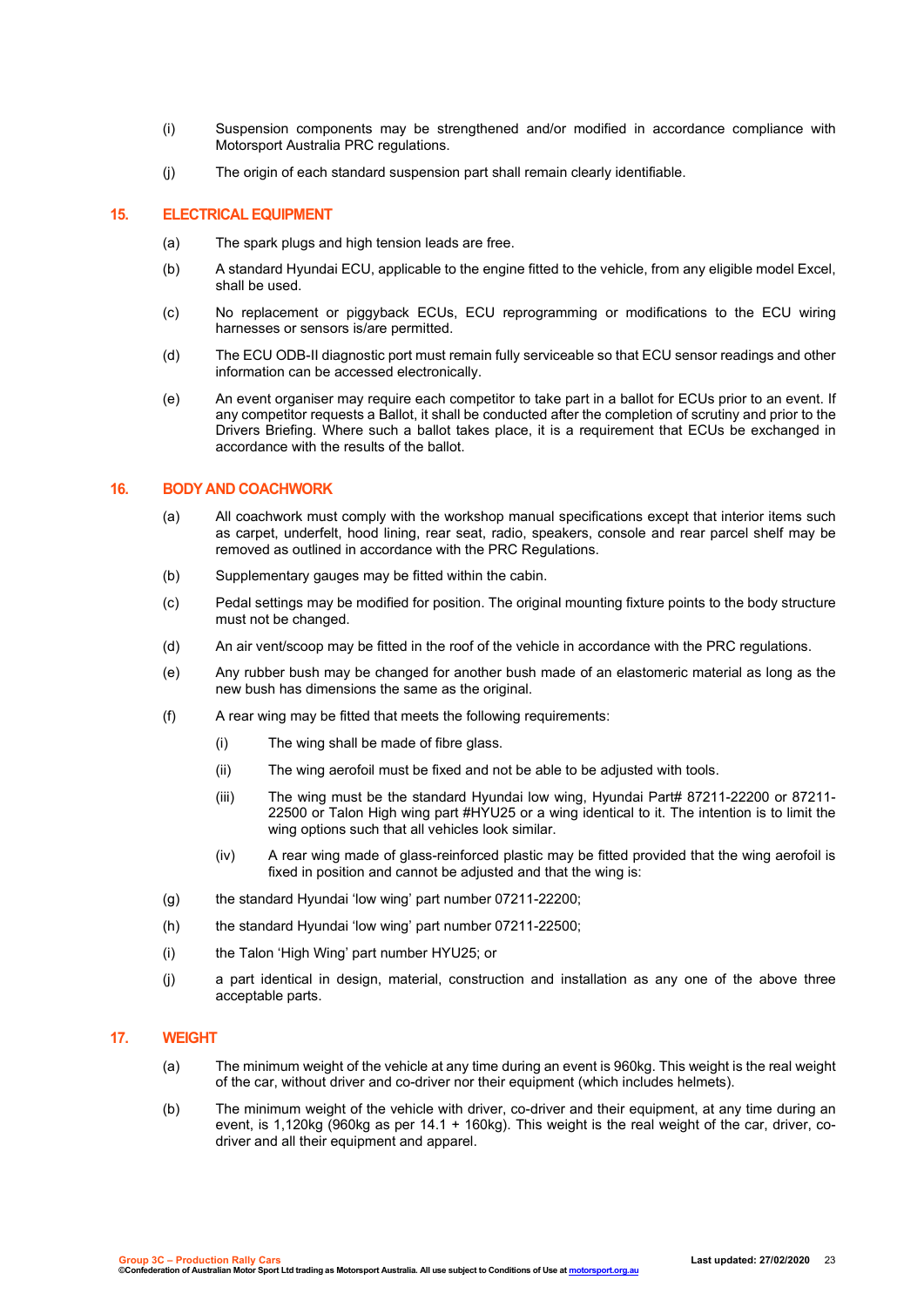# **18. MISCELLANEOUS**

Air conditioning may be added or removed.